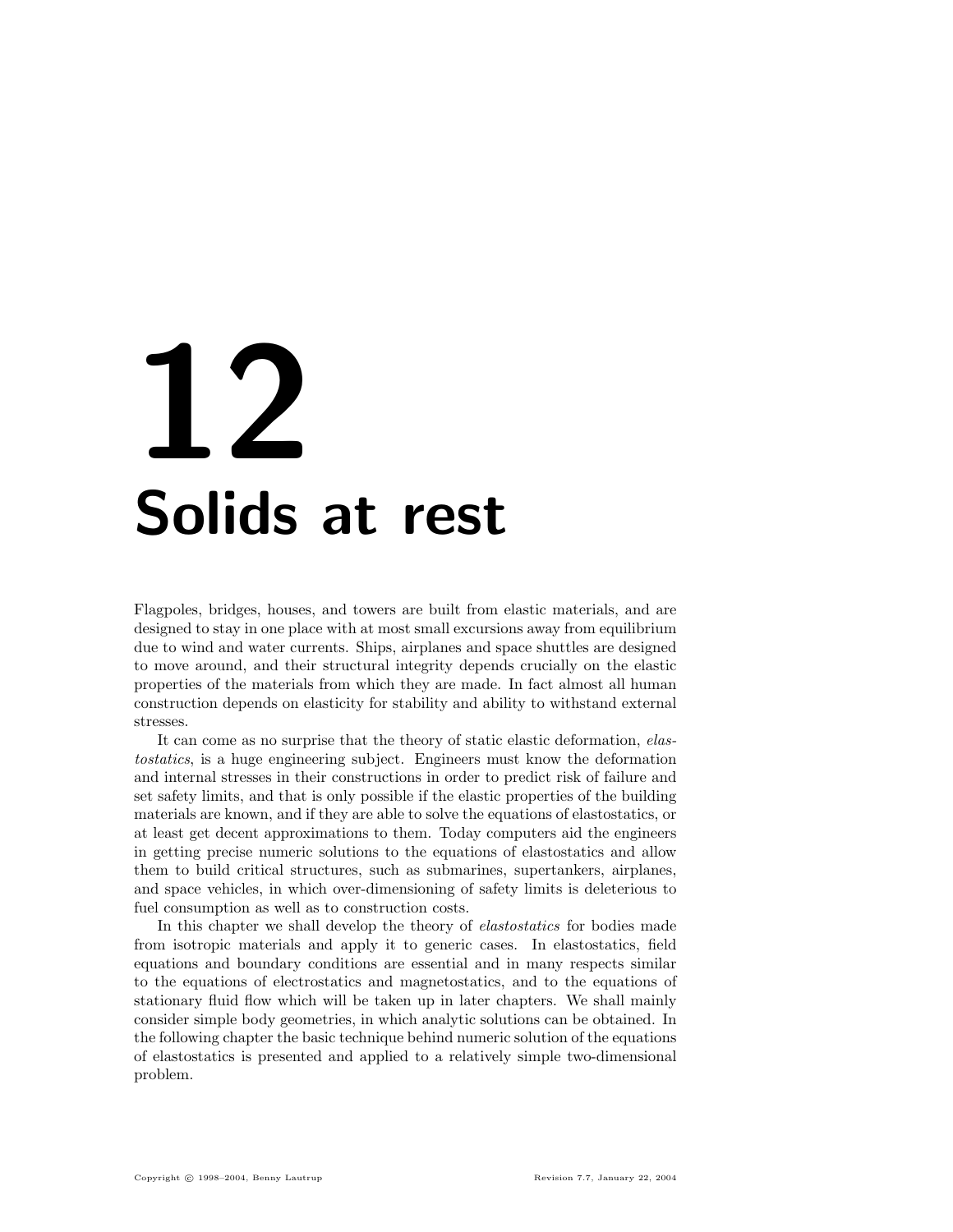# 12.1 Equations of elastostatics

The fundamental equations for elastostatics are obtained by combining the results of the preceding three chapters

$$
f_i + \sum_j \nabla_j \sigma_{ij} = 0 ,
$$
 Mechanical equilibrium (9-19) (12-1a)

$$
u_{ij} = \frac{1}{2} (\nabla_i u_j + \nabla_j u_i) ,
$$
 Cauchy's strain tensor (10-17) (12-1b)

$$
\sigma_{ij} = 2\mu u_{ij} + \lambda \delta_{ij} \sum_{k} u_{kk} , \qquad \text{Hooke's law (11-8)}
$$
 (12-1c)

Inserting the last into the first, we obtain the equilibrium equation for the strain tensor  $\overline{\phantom{a}}$  $\overline{\phantom{a}}$ 

$$
2\mu \sum_{j} \nabla_j u_{ij} + \lambda \nabla_i \sum_{j} u_{jj} = -f_i . \qquad (12-2)
$$

The derivatives appearing here refer in principle to the true position of the material, but under the assumption of small displacement gradients they may be replaced by the derivatives after the original position (see problem 12.11). Finally, inserting Cauchy's strain tensor into this equation, we obtain

$$
\mu \sum_j \nabla_j \nabla_j u_i + \mu \nabla_i \sum_j \nabla_j u_j + \lambda \nabla_i \sum_j \nabla_j u_j = -f_i.
$$

Rewriting this equation in vector notation, we arrive at Navier's equation of Claude Louis Marie Henri equilibrium, also called the Navier-Cauchy equation,

$$
\mu \nabla^2 \boldsymbol{u} + (\lambda + \mu) \nabla \nabla \cdot \boldsymbol{u} = -\boldsymbol{f} \tag{12-3}
$$

After all the troubles with tensor notation, we end up with a relatively simple field equation for the vector displacement field! One should, however, not be taken in by its apparent simplicity. There is a surprising richness hidden in its compact form.

The equilibrium equation completely determines the behavior of the displacement field *inside* a body. The only remaining freedom lies in the different boundary conditions that may be applied to the surface of the body. Typically, either the displacement itself or the stress vector are prescribed at the surface. That may, however, not completely determine the displacement field everywhere, because as we have seen in the discussion of uniform deformation in section 11.3, there may still be room for rigid body displacements consistent with the boundary conditions. More generally, the linearity of the equilibrium equation permits us to superpose solutions to it. If you, for example, both compress and stretch a body uniformly, the displacement field for the combined operation is the sum of the respective displacement fields, (11-24) and (11-23).

Navier (1785–1836). French engineer, worked on applied mechanics, elasticity, fluid mechanics, and suspension bridges. Formulated the first version of the elastic equilibrium equation in 1821, a year before Cauchy gave it its final form.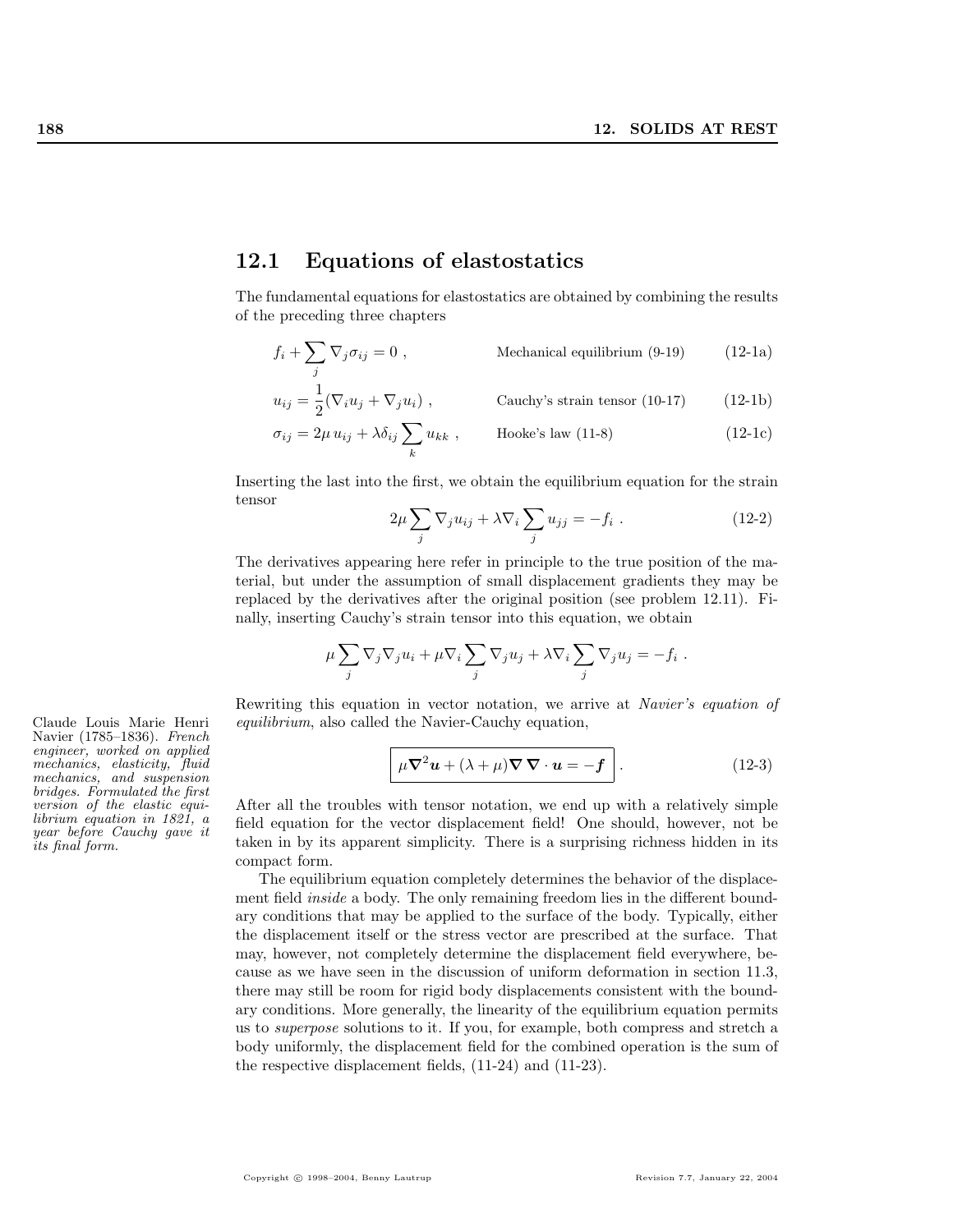#### Estimates

Confronted with partial differential equations, it is always useful to get a rough idea of the order of magnitude of a particular solution. Imagine, for example, that a body made from elastic material is subjected to surface stresses of a typical magnitude  $P$  and no body forces. A rough guess on order of magnitude of the stresses in the body is then also  $\sigma_{ij} \approx P$ . Assuming that the material is not exceptional, so that the elastic moduli  $\lambda$ ,  $\mu$ , E, and K are all of the same magnitude, one may estimate the deformation from Hooke's law (11-8) to be of the order of  $u_{ij} \approx P/E$ . Since deformation is calculated from gradients of the displacement field, the variation in displacement across a body of typical size L may be estimated to be of the order of  $u_i \approx L u_{ij} \approx L P / E$ .

Example 12.1.1: Standing with your full weight of 70 kg on the seat of a chair supported by four wooden legs, each  $7 \text{ cm}^2$  in cross section and  $50 \text{ cm}$  long, you exert a stress  $P \approx 250$  kPa = 2.5 bar on the legs. Taking  $E \approx 10^9$  Pa, the deformation will be about 0.00025 and the maximal displacement about 0.125 mm. The squashing of the legs of the chair due to your weight is barely visible and the extra squashing due to their own weight even smaller. For comfortable seating, however, the seat of a chair is usually constructed as a kind of membrane which deforms much more under your weight.

In mechanical equilibrium (12-1a), there is balance between local changes in stress and body forces. This allows us to estimate the change in stress over a distance L due to for example gravity of magnitude  $f = \rho g$  to be  $\sigma_{ii} \approx \rho g L$ . The corresponding variation in strain becomes  $u_{ij} \approx L \rho g / E$  for non-exceptional materials. Since  $u_{ij}$  is dimensionless, it is convenient to define the quantity

$$
D \sim \frac{E}{\rho g} \,,\tag{12-4}
$$

so that  $u_{ij} \approx L/D$ . The quantity D has dimension of length and sets the scale for major changes in deformation (of order unity). Small deformations require  $L \ll D$ . Finally, we estimate the variation in the displacement over a distance L to be of magnitude  $u_i \approx Lu_{ij} \approx L^2/D$ , depending quadratically on L.

Example 12.1.2: How tall can a solid steel tower be at the surface of Earth, when it is required that the strain may not surpass 1 % anywhere? Taking  $E \approx 2 \times 10^{11}$  Pa and  $\rho \approx 7 \times 10^3$  kg/m<sup>3</sup>, we find  $D \approx 3,000$  km and estimate the maximal height to be  $L \approx |u_{ij}| D \approx 30$  km for  $|u_{ij}| = 1$  %. The top of the tower will settle by about  $u_i \approx 300$  m under its weight, and the pressure at the bottom will be about  $\sigma_{ij} \approx \rho_0 g_0 L \approx 20$  kilobar, comparable to the pressure at the bottom of the deepest sea trench.

It should be emphasized that these estimates just aim at getting the right orders of magnitude of the fields, and that there may be special circumstances in a particular problem, which invalidate them. If that is the case, or if precision is needed, there is no way around analytic or numeric calculation.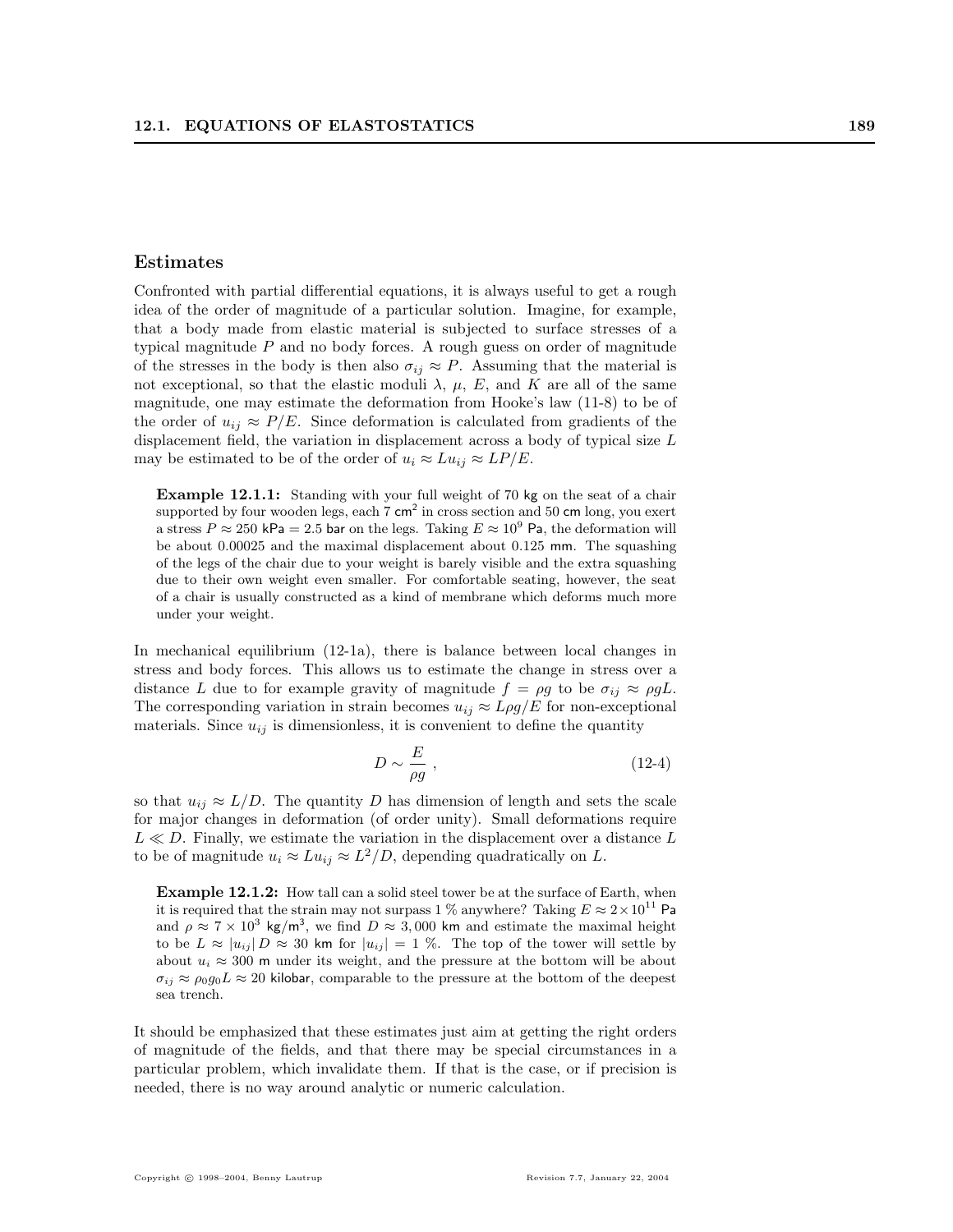

Settling of a body under the influence of gravity.



Shear stresses may aid in carrying the weight of a vertical column of elastic material.



Elastic "sea" of material undergoing a uniform downwards displacement because of gravity. The container has fixed, slippery walls.

# 12.2 Standing up to gravity

Solid objects, be it mountains, bridges, houses, or coffee cups, standing on a surface are deformed by gravity, and deform in turn by their weight the supporting surface. Intuition tells us that gravity makes such objects settle towards the ground and squashes their material so that it bulges out horizontally, unless prevented by constraining walls. In a fluid at rest, each horizontal surface element has to carry the weight of the column of fluid above it, and this determines the pressure in the fluid. In a solid at rest, this is more or less also the case, except that shear elastic stresses in the material are able distribute the vertical load in the horizontal directions.

#### Uniform settling

An infinitely extended slab of homogeneous and isotropic elastic material placed on a horizontal surface is a kind of "elastic sea", which like the fluid sea may be assumed to have the same properties everywhere in a horizontal plane. In a flat-Earth coordinate system, where gravity is given by  $g = (0, 0, -g_0)$ , we expect a uniformly vertical displacement, which only depends on the z-coordinate,

$$
\mathbf{u} = (0, 0, u_z(z)) = u_z(z) \, \mathbf{e}_z \,. \tag{12-5}
$$

In order to realize this "elastic sea" in a finite system, it must be surrounded by fixed, vertical, and slippery walls. The vertical walls forbid horizontal but allow vertical displacement, and at the bottom,  $z = 0$ , we place a horizontal supporting surface which forbids vertical but allows horizontal displacement. On the top,  $z = h$ , the elastic material is left free to move without any external forces acting on it.

The only non-vanishing strain is  $u_{zz} = \nabla_z u_z$ . From Hooke's law (11-9), we obtain the non-vanishing stresses

$$
\sigma_{xx} = \sigma_{yy} = \lambda u_{zz} , \quad \sigma_{zz} = (\lambda + 2\mu) u_{zz} , \qquad (12-6)
$$

and Cauchy's equilibrium equation (12-1a) simplifies in this case to

$$
\nabla_z \sigma_{zz} = \rho_0 g_0 \tag{12-7}
$$

Using the boundary condition  $\sigma_{zz} = 0$  at  $z = h$ , this equation may immediately be integrated to

$$
\sigma_{zz} = -\rho_0 g_0 (h - z) \tag{12-8}
$$

The vertical pressure  $p_z = -\sigma_{zz} = \rho_0 g_0(h - z)$  is positive and rises linearly with depth  $h - z$ , just as in the fluid sea. It balances everywhere the full weight of the material above, but this was expected since there are no shear stresses to distribute the vertical load. The horizontal pressures  $p_x = p_y = p_z \lambda/(\lambda + 2\mu)$  are also positive but smaller than the vertical, because both  $\lambda$  and  $\mu$  are positive in normal materials. The horizontal pressures are eventually balanced by the fixed vertical walls.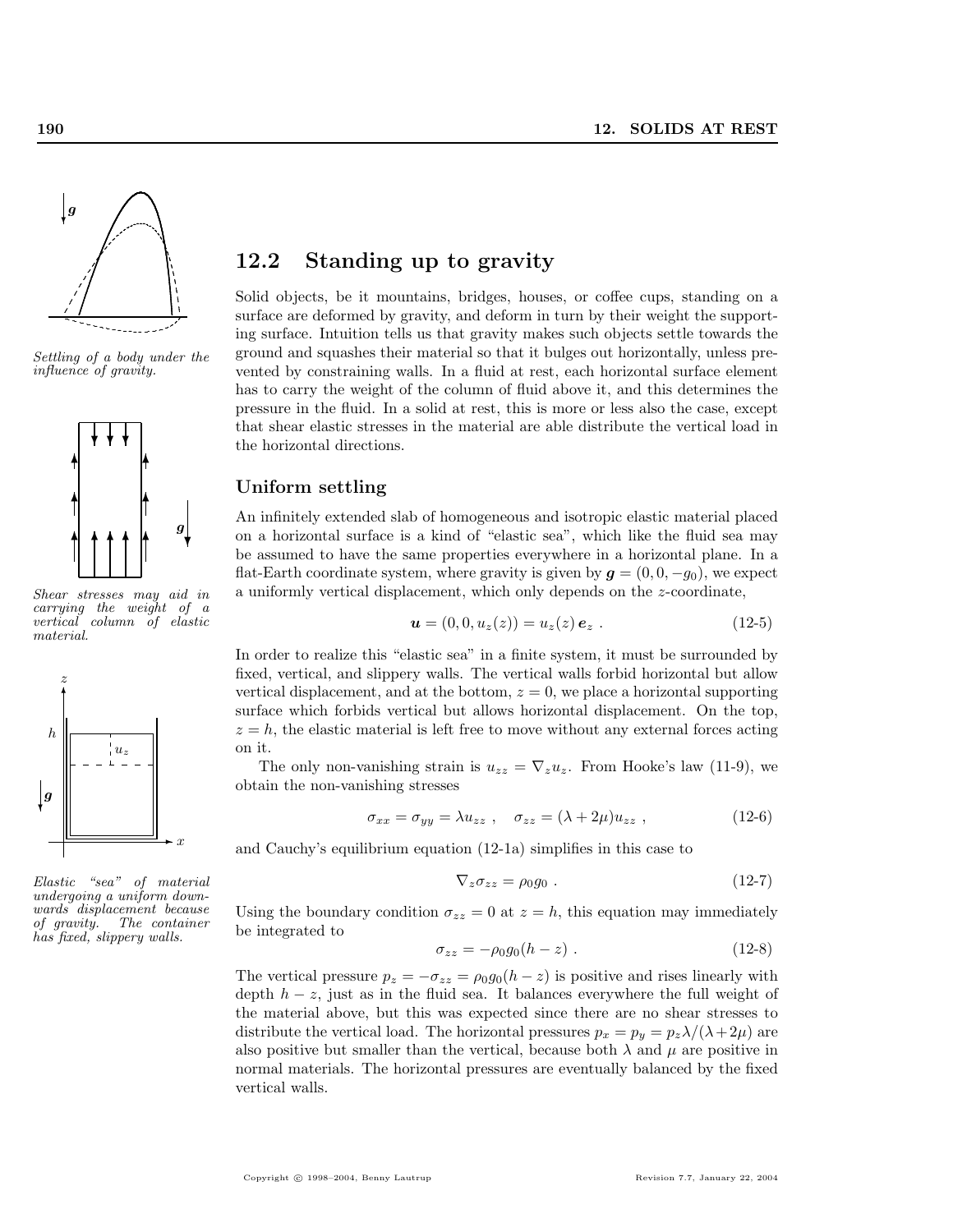The strain

$$
u_{zz} = \nabla_z u_z = -\frac{\rho_0 g_0}{\lambda + 2\mu} (h - z)
$$
 (12-9)

is negative, corresponding to a compression. The characteristic length scale for major deformation is in this case

$$
D = \frac{\lambda + 2\mu}{\rho_0 g_0} = \frac{1 - \nu}{(1 + \nu)(1 - 2\nu)} \cdot \frac{E}{\rho_0 g_0} \,. \tag{12-10}
$$

Integrating the strain with the boundary condition  $u_z = 0$  for  $z = 0$ , we finally obtain

$$
u_z = -\frac{h^2 - (h - z)^2}{2D} \qquad (12-11)
$$

The displacement is always negative, largest in magnitude at the top,  $z = h$ , and varies quadratically with height  $h$  at the top, as expected from the estimate in the preceding section.

#### Shear-free settling

What happens, if we remove the container walls? A fluid will of course spill out all over the place, whereas an elastic material is only expected to settle a bit more while bulging horizontally out where the walls were before. Jelly on a flat plate is perhaps the best image to have in mind.

In spite of the basic simplicity of the problem, which for physical reasons must have an answer, there seems to be no simple analytic solution. But if one cannot find the right solution to a problem, it is common practice — in physics as well as in politics — to redefine the problem to fit a solution which one  $can$ get! What we can get here, is a solution with no shear stresses (and strains), but the price to pay is that the vertical displacement will not vanish everywhere at the bottom of the container, as it ought to.

The equilibrium equations  $(12-1a)$  with all shear stresses set to zero, *i.e.*  $\sigma_{xy} = \sigma_{yz} = \sigma_{zx} = 0$ , simplify now to

$$
\nabla_x \sigma_{xx} = 0 , \qquad \nabla_y \sigma_{yy} = 0 , \qquad \nabla_z \sigma_{zz} = \rho_0 g_0 , \qquad (12-12)
$$

The first equation says that  $\sigma_{xx}$  does not depend on x, or in other words that  $\sigma_{xx}$ is constant on straight lines parallel with the  $x$ -axis. But such lines must always cross the vertical sides, where the x-component of the stress vector,  $\sigma_{xx}n_x$ , has to vanish, and consequently we must have  $\sigma_{xx} = 0$  everywhere. In the same way it follows that  $\sigma_{yy} = 0$  everywhere. Finally, the third equation tells us that  $\sigma_{zz}$ is linear in z, and using the condition that  $\sigma_{zz} = 0$  for  $z = h$  we find

$$
\sigma_{zz} = -\rho_0 g_0 (h - z) \tag{12-13}
$$

implying that every column carries the weight of the material above it. This result was again to be expected because there are no shear stresses to redistribute the vertical load.



Sketch of the displacement (solid curve) and stress (dashed) for the elastic "sea in a box".



Horizontal cross section of elastic block of "jelly". Straight lines running parallel with the axes of the coordinate system must cross the outer perimeter in at least two places.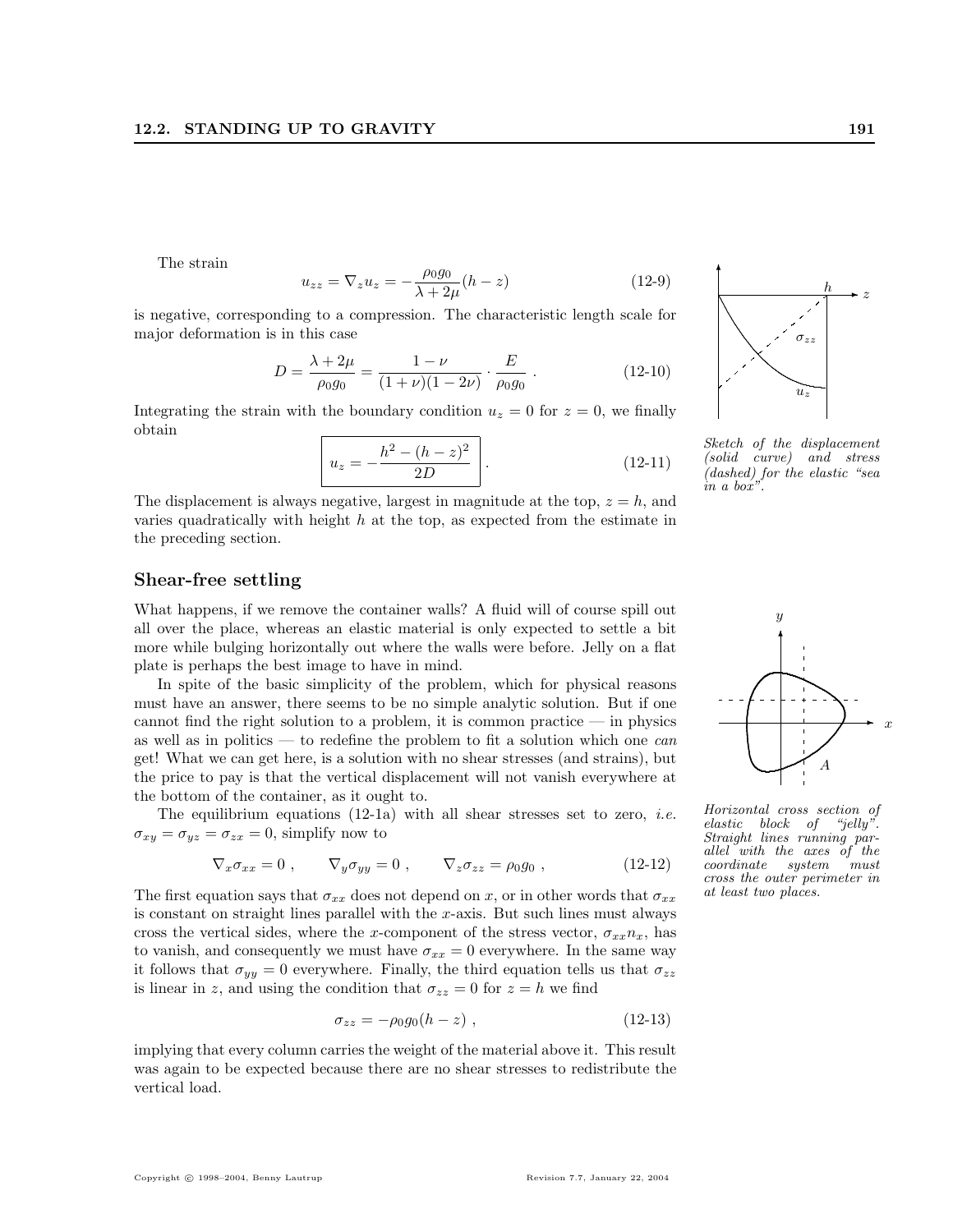From the inverse Hooke's law (11-17), the non-vanishing strain components are found to be

$$
u_{xx} = u_{yy} = \nu \frac{\rho_0 g_0}{E} (h - z) , \qquad u_{zz} = -\frac{\rho_0 g_0}{E} (h - z) , \qquad (12-14)
$$

where E is Young's modulus and  $\nu$  Poisson's ratio. The typical scale of major deformation is in this case

$$
D = \frac{E}{\rho_0 g_0} \tag{12-15}
$$

Using that  $u_{xx} = \nabla_x u_x$ , etc, the strains may be readily integrated, but in doing so, one must remember that all shear strains have to vanish. One may verify that the following displacement field leads to the strains above,

$$
u_x = \frac{\nu}{D}(h - z)x \tag{12-16a}
$$

$$
u_y = \frac{\nu}{D}(h-z)y \tag{12-16b}
$$

$$
u_z = -\frac{1}{2D} \left( h^2 - (h - z)^2 + \nu (a^2 - x^2 - y^2) \right) , \qquad (12-16c)
$$

where  $\alpha$  is a constant. The peculiar term in the last expression is forced upon us by the requirement of vanishing shear stresses. The most general solution of the same kind is obtained by adding translations of the body in the  $xy$ -plane and a rotation of the body around the z-axis.

The trouble with the solution is that we cannot impose flatness at the bottom, *i.e.*  $u_z = 0$  for  $z = 0$ , as we would like to do. The vertical displacement is negative everywhere except at the circle  $x^2 + y^2 = a^2$ , where it vanishes. In the  $xy$ -plane, however, the horizontal displacement represents a uniform expansion in all horizontal directions with a z-dependent scale factor, which vanishes on top and is maximal at the bottom. Instead of describing the deformation of a block of material sitting on a hard and flat horizontal surface, we have obtained a solution which seems to describe a cylindrical block sinking into the supporting surface. We shall not speculate into what kind of material would allow this solution to be realized.

There can be only one explanation, namely that the initial assumption about the shear-free stress tensor is wrong. What seems to be needed to get a solution respecting that the supporting surface is hard and flat, is an extra vertical pressure distribution from the supporting surface which is able to "shore up" the sagging underside of the shear-free solution and make it flat. We expect that this extra pressure will be accompanied by shear stresses, enabling the inner part of the block at  $x = 0$  to carry more than its share of the weight of the material above it, and the outer part at  $x = a$  to carry less (see section 14.3).

The extra stress distribution can presumably only exert influence on the deformation up to a height of the same order of magnitude as the horizontal dimensions of the block. For a tall block, the shear-free solution may thus be expected to be valid everywhere except in a region near the bottom of the same height as the horizontal dimensions of the block.



Simple model for the gravitational settling of a block of elastic material ("jelly on a plate"). The model  $is \tnot \t^c \tcap capable \tof \tfulfilling \tthe \t\t\t boundary \t\t\t\t condition$  $boundary$  $= 0$  at  $z = 0$  and describes a cylindrical block which partly settles into the supporting surface.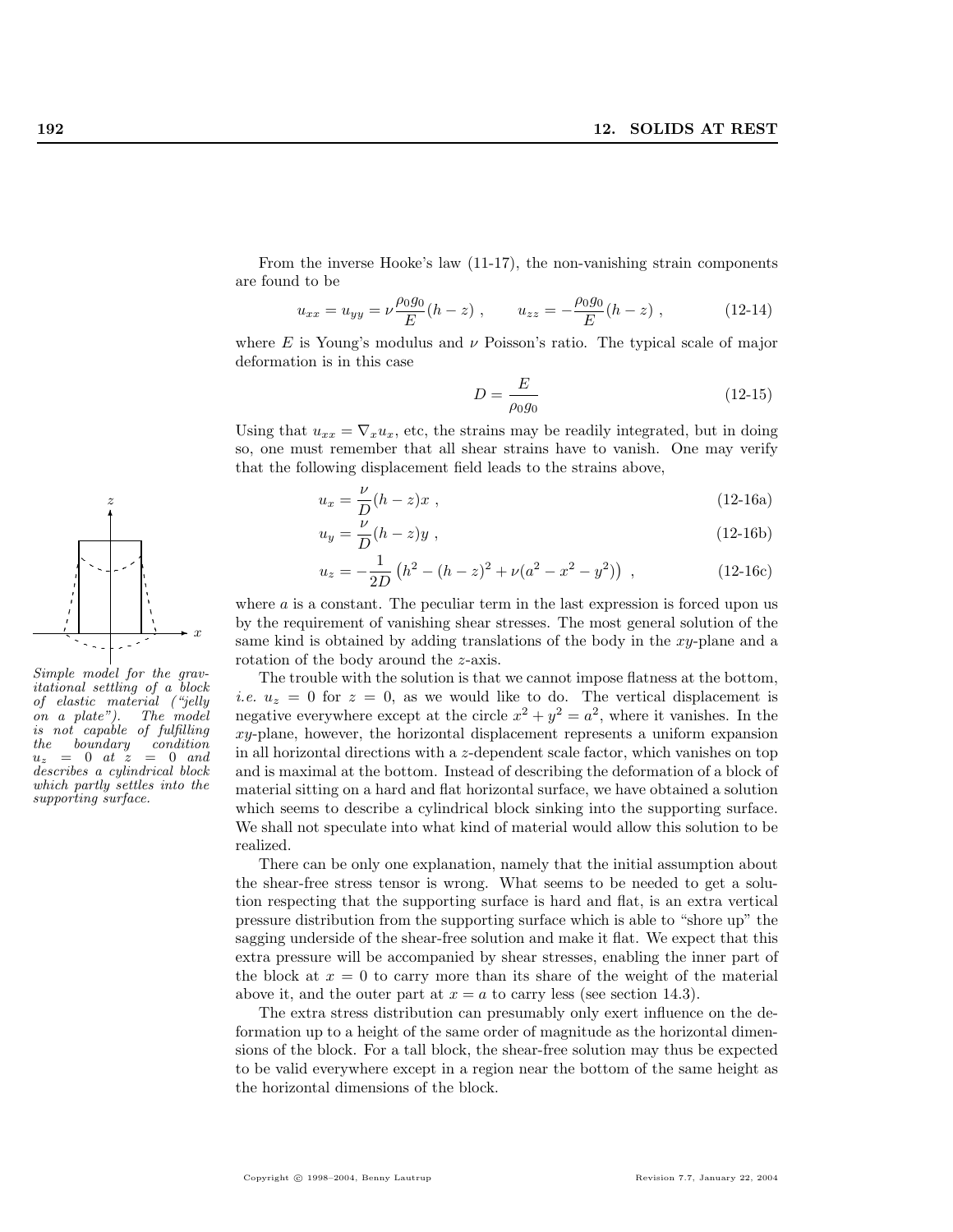# 12.3 Bending a beam

Sticks, girders, masts, towers, planks, poles, and pipes are all examples of a generic object, which we shall call a beam. Geometrically, a beam consists of a bundle of straight parallel lines, or rays, covering the same cross section in any plane orthogonal to the lines. Physically, the beam is assumed to be made from homogeneous and isotropic elastic material.

There are many ways to bend a beam. It may be fixed in one end and bent like a horizontal flagpole, or like a fishing rod with a fish at the end. It may be weighed down in the middle like a bridge, but the cleanest way is probably to grab it close to the ends and wrench it like a pencil so that it gets a uniformly curved shape.

Ideally, in pure bending, external stresses should not be applied to the sides of the beam, but only to the terminal cross sections, and on the average these stresses should neither stretch nor compress the beam, but only provide external couples at the terminals. It should be noted that such couples do not require shear stresses, but may be created by normal stresses alone which vary in strength over the terminal cross sections. If you try, you will realize that it is in fact rather hard to bend a pencil in this way. Bending a rubber eraser by pressing it between two fingers is somewhat easier, but tends to add longitudinal compression as well.

The bending of the beam is also assumed to be *uniform*, such that the physical conditions, stresses and strains, will be the same everywhere along the beam. This is only possible, if the originally straight beam of length L is deformed to become a small section of a (huge) circular ring of radius  $R$  with every ray becoming part of a perfect circle. In that case, it is sufficient to consider just a small slice of the beam in order to understand uniform bending for a beam of any length.

#### Centering the beam

In a Cartesian coordinate system, we align the undeformed beam with the zaxis, and for a beam of length L, we put the terminal cross sections at  $z = 0$  and  $z = L$ . The cross section A in the xy-plane may be of arbitrary shape.

We may without loss of generality position the coordinate system in the  $xy$ plane such that its origin coincides with the *center* of the area, defined such that

$$
\int_{A} x \, dxdy = \int_{A} y \, dxdy = 0 \tag{12-17}
$$

In other words, we require that the z-axis,  $x = y = 0$ , coincides with the *central* ray of the unbent beam. Finally, we fix the remaining freedom by requiring the central ray after bending to be part of a circle in the  $xz$ -plane with radius  $R$  and its center on the x-axis at  $x = R$ . The radius R is obviously the length scale for major deformation.



Bending a beam by wrenching at the ends.



A bending couple may be created by varying normal stresses applied to a terminal.



In uniform bending, the bent beam becomes a part of a circular ring (without twist).



The unbent beam is aligned with the z-axis, and its cross section, A, in the xy-plane is the same for all z. The z-axis goes through the center of the cross section.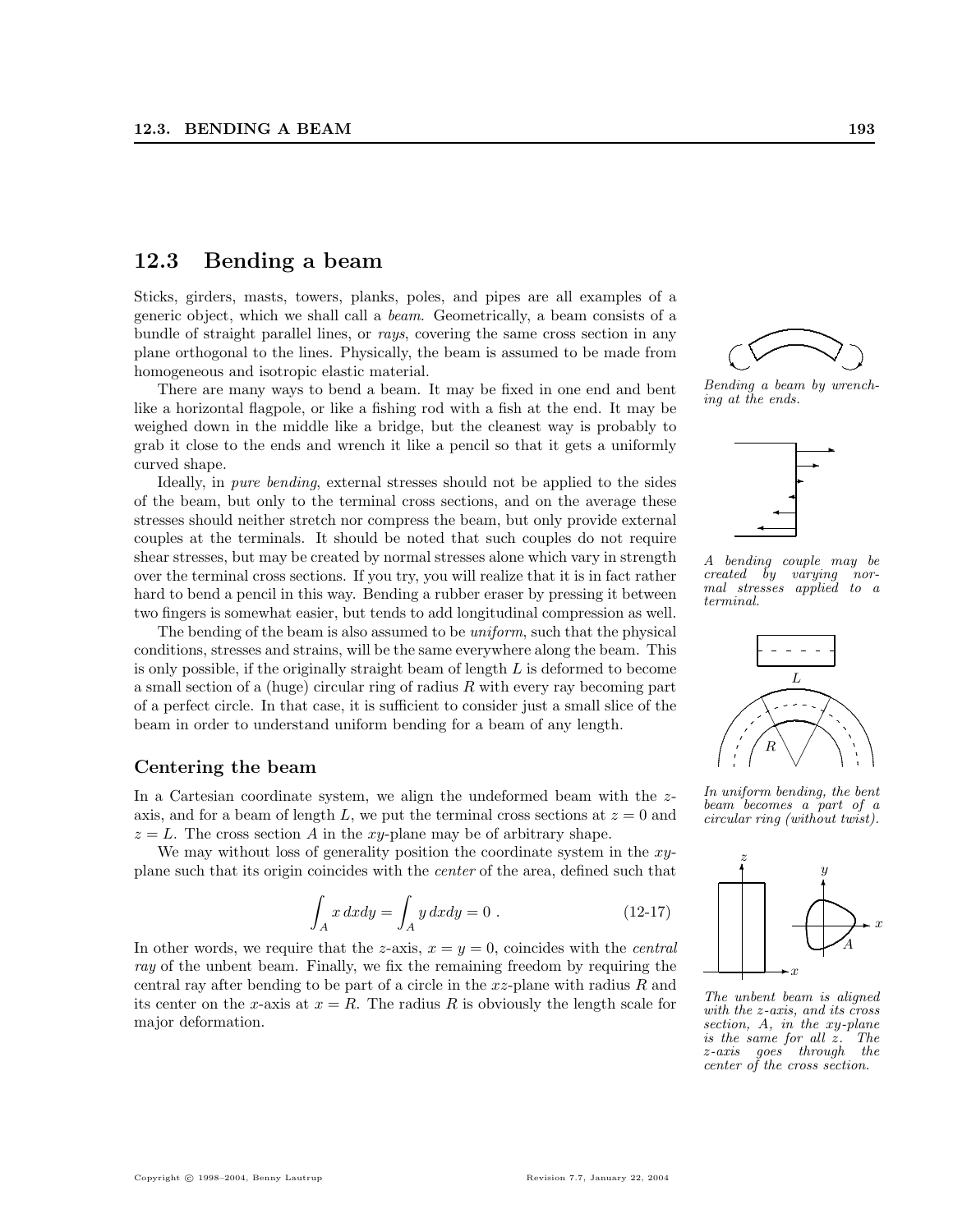![](_page_7_Figure_1.jpeg)

The length of the arc at  $x$ must satisfy

$$
\frac{L'}{R-x} = \frac{L}{R} .
$$

![](_page_7_Figure_4.jpeg)

Sketch of the bending of a beam towards positive xvalues. The arrows indicate the vertical strain.

![](_page_7_Figure_6.jpeg)

Sketch of the deformation in the xy-plane of a beam with rectangular cross section (exaggerated). This peculiar deformation may easily be observed by bending a rubber eraser.

#### Shear-free solution

What happens in the beam when it is bent depends on the way the stresses are distributed on its terminals. In the simplest case, we may view the beam as a loose bundle of thin elastic strings that do not interact with each other, but get stretched or compressed individually according to their position in the beam without generating shear stresses. Let us fix the central string so that it does not change its length  $L$ , when bent into a circle. A simple geometric construction then shows, that a nearby ray in position  $x$  will change its length to  $L' = L(1 - x/R)$ , and consequently experience a longitudinal strain,

$$
u_{zz} = \frac{L' - L}{L} = -\frac{x}{R}
$$
 (12-18)

For negative  $x$  the material of the beam is being stretched vertically, and compressed for positive x.

Under the assumption that the bending is done without shear and that there are no forces acting on the sides of the beam, it follows as in the preceding section that  $\sigma_{xx} = \sigma_{yy} = 0$ . The only non-vanishing stress is  $\sigma_{zz} = E u_{zz}$ , and the nonvanishing strains are as before found from the inverted Hooke's law (11-17),

$$
u_{xx} = u_{yy} = -\nu u_{zz} = \nu \frac{x}{R} , \qquad (12-19)
$$

where  $\nu$  Poisson's ratio. This shows that the material is being stretched horizontally for  $x < 0$  and compressed for  $x > 0$ .

Using that  $u_{xx} = \nabla_x u_x$ , etc, a particular solution is found to be

$$
u_x = \frac{1}{2R} \left( z^2 + \nu \left( x^2 - y^2 \right) \right) ,
$$
  
\n
$$
u_y = \frac{\nu}{R} xy ,
$$
  
\n
$$
u_z = -\frac{1}{R} xz .
$$
\n(12-20)

The quadratic terms depending on y and z in  $u_x$  are as in the preceding section forced upon us by the requirement of no shear stresses (and strains). In order for displacement gradients to be small, all dimensions of the beam have to be small compared to R.

#### Forces and couples

The only non-vanishing stress component is as mentioned before

$$
\sigma_{zz} = Eu_{zz} = -\frac{E}{R}x \tag{12-21}
$$

It is a tension for negative  $x$ , and we consequently expect the material of the beam to first break down at the extreme point of the cross section opposite to the direction of bending, as common experience also tells us.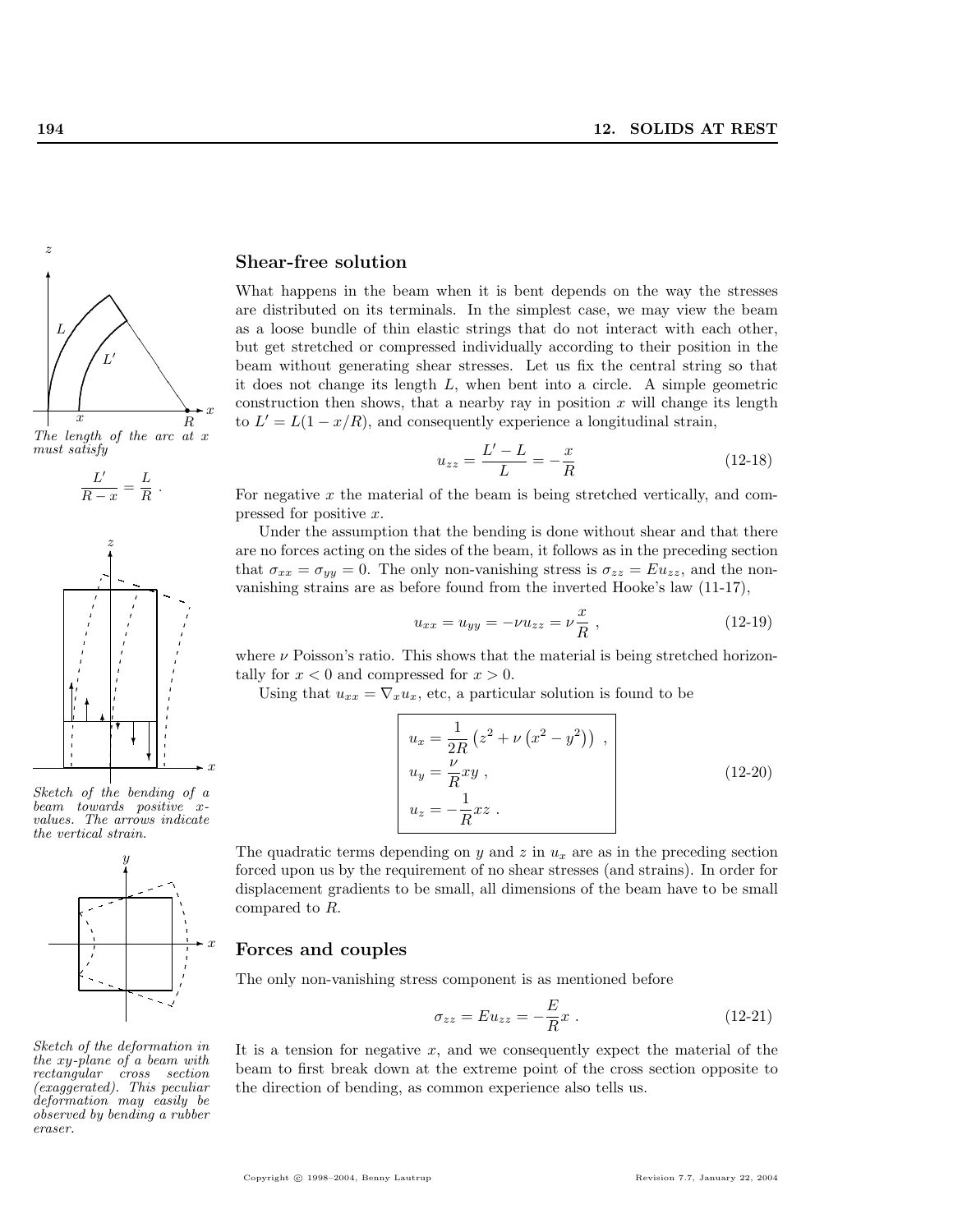The total force acting on a cross section vanishes

$$
\mathcal{F}_z = \int_A \sigma_{zz} dS_z = -\frac{E}{R} \int_A x \, dx dy = 0 , \qquad (12-22)
$$

because of the centering of the beam (12-17). The non-vanishing moments of the longitudinal stress are

$$
\mathcal{M}_x = \int_A y \sigma_{zz} \, dS_z = -\frac{E}{R} \int_A xy \, dxdy \;, \tag{12-23}
$$

$$
\mathcal{M}_y = -\int_A x \sigma_{zz} \, dS_z = \frac{E}{R} \int_A x^2 \, dxdy \; . \tag{12-24}
$$

If the undeformed beam is mirror symmetric under reflection in the xz-plane or If the underormed beam is mirror symmetric under re<br>in the yz-plane, then  $\int_A xy \, dx dy = 0$ , so that  $M_x = 0$ .

#### The Bernoulli-Euler law

The above expression for  $\mathcal{M}_y$  is an example of the *Bernoulli-Euler* law, which may also be written

$$
R = \frac{EI}{\mathcal{M}} \,, \tag{12-25}
$$

where

$$
I = \int_{A} r_{\perp}^{2} dA \qquad (12-26)
$$

is the "moment of inertia" of the beam cross section around the direction of M (analogous to eq.  $(5-28)$ ). In this form, it expresses the bending radius R of a beam in terms of the applied couple M. For a rectangular beam with  $A = a \times b$ , we get

$$
I = \int_{A} x^{2} dx dy = b \int_{-a/2}^{a/2} x^{2} dx = \frac{a^{3}b}{12} .
$$
 (12-27)

For a circular beam with radius  $a$ , the moment of inertia becomes

$$
I = \int_{A} x^{2} dx dy = \int_{0}^{a} dr \int_{0}^{2\pi} r d\phi \ r^{2} \cos^{2} \phi = \frac{\pi}{4} a^{4}
$$

In many engineering applications this law is enough to give a reasonable idea of how much a beam is deformed by applied moments.

A steel bow is constructed from a rectangular beam of length  $L = 2m$  with dimensions  $a = 10$  mm and  $b = 20$  mm. The bow is bent such that its radius of curvature becomes  $R = 5$  m, and the string distance from the bow becomes  $d = L^2/8R = 10$  cm. The moment of inertia is  $I \approx 1.6 \times 10^{-9}$  m<sup>4</sup> and the terminal moment is  $\mathcal{M} = EI/R \approx 65$  Nm<sup>2</sup> for  $E = 2 \times 10^{11}$  Pa. The force acting on the bow string is  $\mathcal{F} \approx \mathcal{M}/d \approx 650$  N, corresponding to a weight of 65 kg. It takes a Little John's strength to shoot with this bow.

![](_page_8_Figure_19.jpeg)

Steel bow under tension. **Example 12.3.1:** The moment can be esti-<br>mated as  $M \approx \mathcal{F}d$ .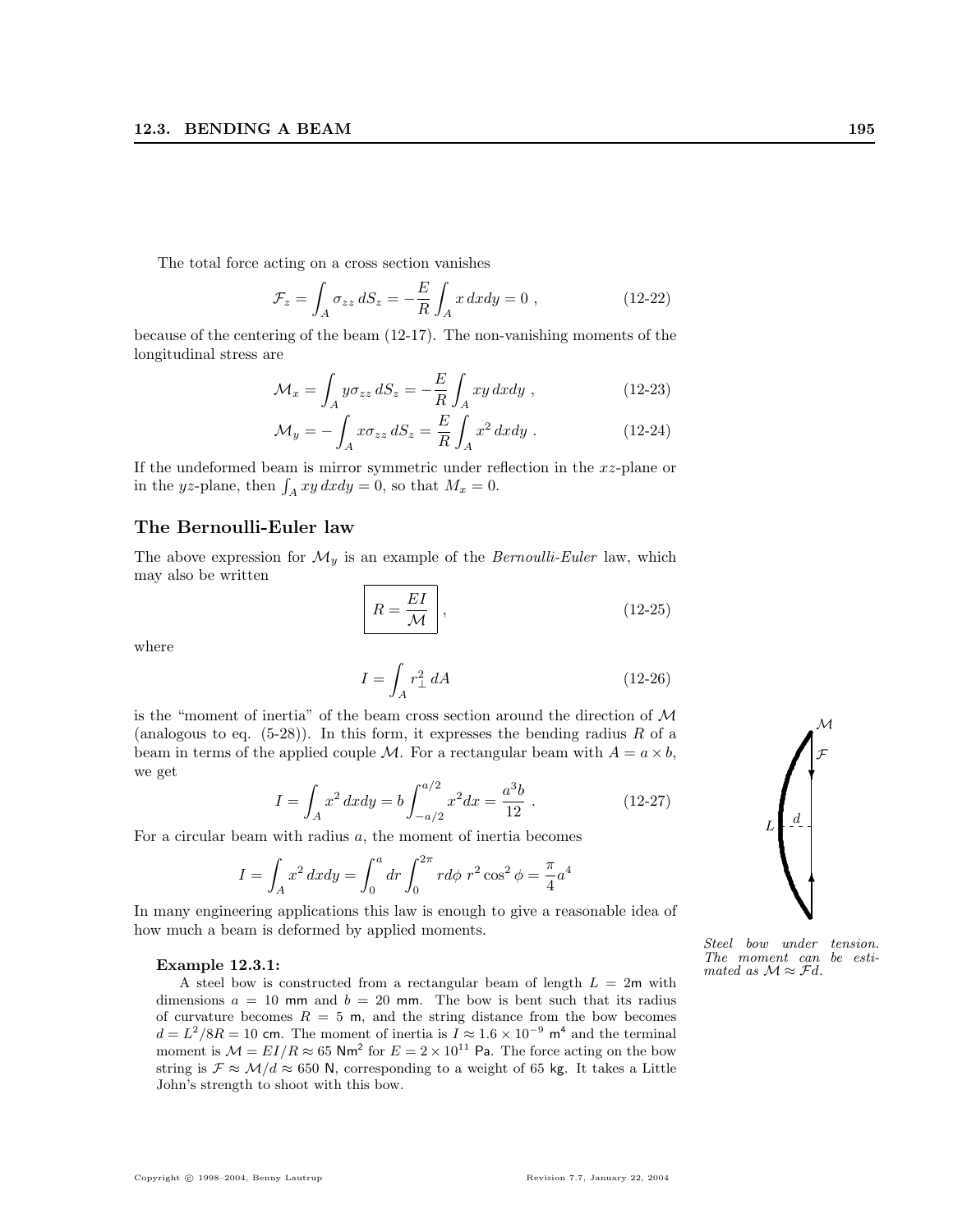![](_page_9_Picture_1.jpeg)

Pure torsion consists in rotating every cross section by a fixed amount per unit of length.

![](_page_9_Figure_3.jpeg)

The displacement field for a rotation through a tiny angle τz (exaggerated here) is purely tangential and<br>grows linearly with the  $linearly$  with the radial distance.

# 12.4 Twisting a shaft

The drive shaft in your car connects the gear box with the differential, and transmits engine power to the wheels. In characterizing engine performance, maximum torque is often quoted, because it creates the largest shear force between wheels and road and therefore maximal acceleration, barring wheel-spin. Although the shaft is made from steel, it will nevertheless undergo a tiny deformation, a torsion or twist.

#### Pure torsion

The shaft is assumed to be a circular beam with radius  $a$  and its axis coinciding with the z-axis. The deformation is said to be a *pure torsion*, if the shaft's material is rotated by a constant amount  $\tau$  per unit of length, such that a given cross section at z is rotated by the angle  $\tau z$  relative to the cross section at  $z = 0$ . The constant  $\tau$  which measures the rotation angle per unit of length is sometimes called the torsion angle.

The uniform nature of pure torsion allows us to consider a small slice of the shaft of length L which is only twisted through a tiny angle, so that  $\tau L \ll 1$ . Since the physical conditions are the same in all such slices, we can later put them together to make a shaft of any length. To lowest order in the angle  $\tau z$ , the displacement in the slice becomes

$$
\mathbf{u} = \tau z \mathbf{e}_z \times \mathbf{x} = \tau z(-y, x, 0) \tag{12-28}
$$

Not surprisingly, it is purely tangential and is always much smaller than the radius, a.

#### Strain and stress

From Cauchy's strain tensor, we see that the only non-vanishing strains are

$$
u_{xz} = -\frac{1}{2}\tau y \ , \quad u_{yz} = \frac{1}{2}\tau x \ . \tag{12-29}
$$

For the strains to be small, we must also require  $|\tau|$   $\alpha \ll 1$ , or in other words that the twist must be small over a length of the shaft comparable to its radius. The corresponding stresses are obtained from Hooke's law (11-8)

$$
\sigma_{xz} = \sigma_{zx} = -\mu \tau y \ , \quad \sigma_{yz} = \sigma_{zy} = \mu \tau x \ , \tag{12-30}
$$

and it is seen that the equilibrium equations

$$
\nabla_z \sigma_{xz} = 0 \ , \quad \nabla_z \sigma_{yz} = 0 \ , \quad \nabla_x \sigma_{zx} + \nabla_y \sigma_{zy} = 0 \ ,
$$

are trivially fulfilled by the solution. At the cylindrical surface of the shaft, the normal is  $(x, y, 0)/a$ , and the stress vector vanishes, *i.e.*  $\sigma_{xx}x/a + \sigma_{xy}y/a = 0$ , as it should when there are no external forces acting there. This solution was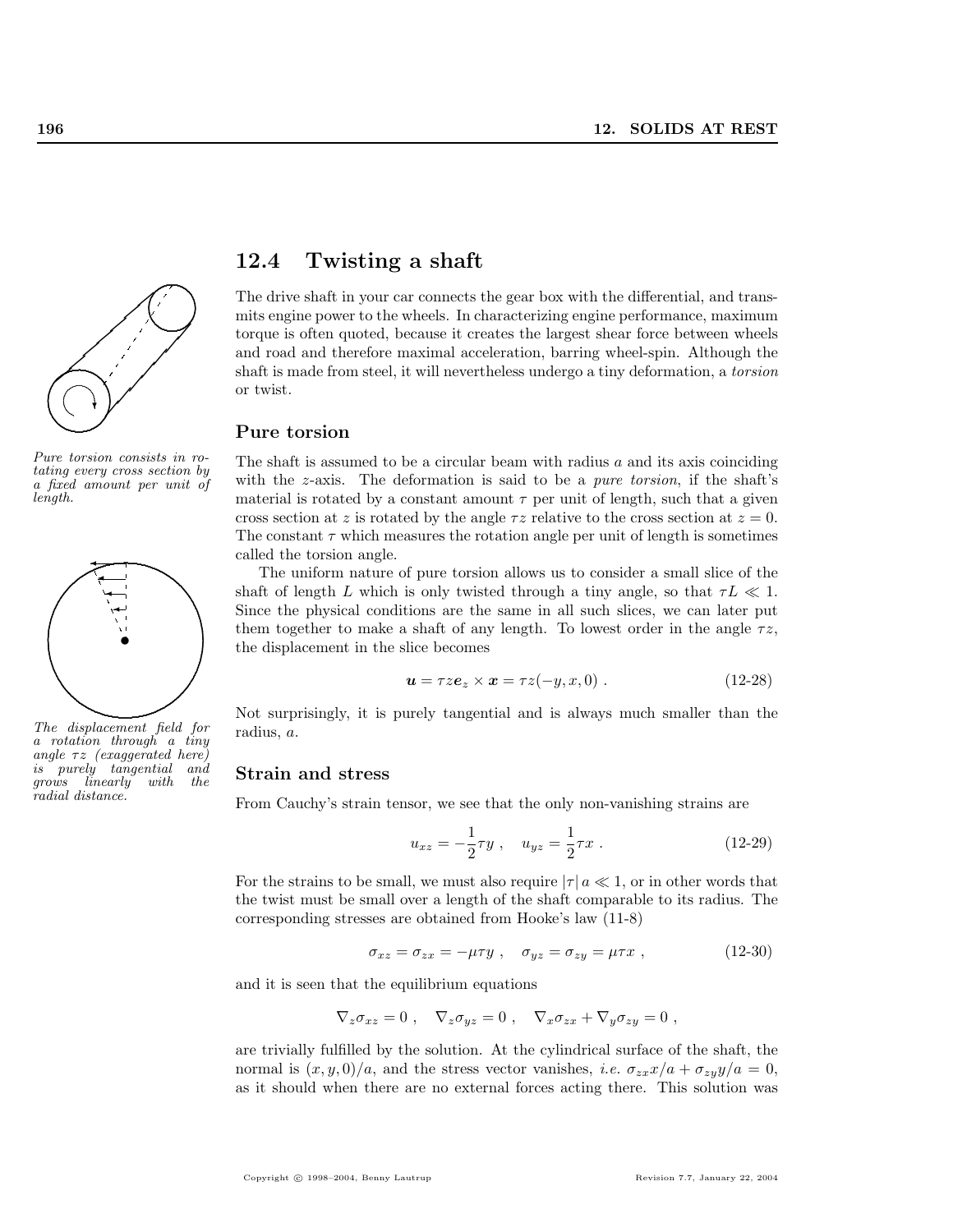first obtained by Coulomb in 1787, whereas the corresponding solution for rods with non-circular cross section (see [10, p. 59] or [28, p. 109]) was obtained by Saint-Venant in 1855.

#### Torque

In any cross section, we may calculate the total moment of force, also called the torque, that one part of the shaft imposes on the other. On the surface element dS, it is given by the cross product  $d\mathcal{M} = x \times \sigma \cdot dS$ . Since the cross section lies in the xy-plane, the moment has only a z-component

$$
\mathcal{M}_z = \int_A (x\sigma_{yz} - y\sigma_{xz})dS_z = \int_A \mu\tau(x^2 + y^2)dxdy
$$

$$
= \int_0^a \mu\tau r^2 \cdot 2\pi r dr = \frac{1}{2}\pi\mu\tau a^4.
$$
(12-31)

The quantity

$$
C = \frac{M_z}{\tau} = \frac{1}{2}\pi\mu a^4
$$
 (12-32)

is called the *torsional rigidity* of the shaft and is measured in units of  $N \, \text{m}^2$ . The torsional rigidity depends only the radius of the shaft and the shear modulus but not on the applied torque. Knowing the torsional rigidity, one may calculate the torsion angle given the torque,  $\tau = \mathcal{M}_z/C$ , and conversely.

If the shaft rotates with constant angular velocity  $\Omega$ , the material in the point  $(x, y, z)$  will have velocity  $v(x, y) = \Omega(-y, x, 0)$ . The shear stresses acting on an element of the cross section,  $dS$ , will transmit a power (work per unit of time) of  $dP = \mathbf{v} \cdot d\mathbf{F} = \mathbf{v} \cdot \mathbf{\sigma} \cdot d\mathbf{S} = \mathbf{v} \cdot \mathbf{\sigma}_z dS_z$ . Integrating over the cross section this becomes

$$
P = \int_{A} \mathbf{v}(x, y) \cdot \boldsymbol{\sigma}_{z} \, dS_{z} = \int_{A} \Omega(x \sigma_{yz} - y \sigma_{xz}) dS_{z} = \Omega \mathcal{M}_{z} . \tag{12-33}
$$

This relation is in fact generally true for rigid body rotation.

Example 12.4.1: The typical torque delivered by a car engine can be of the order of 100 Nm. If the shaft rotates with 3, 000 rpm, corresponding to an angular velocity of  $\Omega \approx 300$  rad/s, the transmitted power is about 30 kW, or 40 horsepower. For a drive shaft made of steel with radius 2 cm, the torsional rigidity is  $C \approx 2 \times 10^4 Nm^2$ . In direct drive without gearing, the torsion angle becomes  $\tau \approx 0.005$  rad/m. For a car with rear-wheel drive, the length of the drive shaft may be about 2 m, and the total twist amounts to about 0.6 degrees. The maximal shear stress in the material is  $\mu \tau a \approx 8 \times 10^6$  Pa = 80 bar at the rim of the shaft.

In order to realize a pure torsion, the correct stress distribution (12-30) must be applied to the ends of the shaft. Applying a different stress distribution, for example grabbing one end of the shaft with a monkey-wrench, leads to a different solution near the end. The pure torsion solution should however be a valid approximation far away from the ends.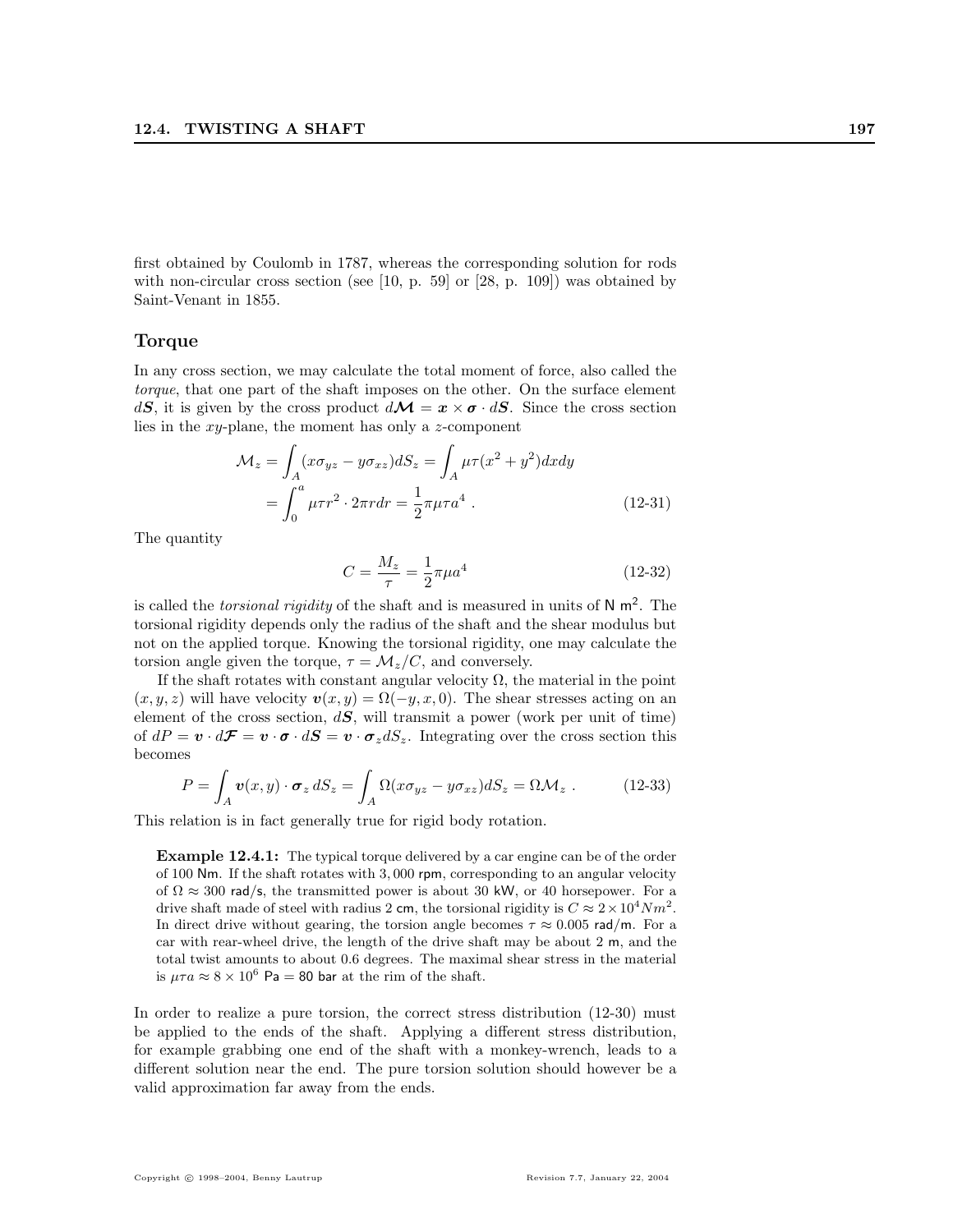![](_page_11_Picture_1.jpeg)

![](_page_11_Figure_3.jpeg)

Cylindrical coordinates and basis vectors.

# 12.5 Tube under pressure

Elastic tubes carrying fluids under pressure are found everywhere, in living organisms and in machines, not to forget the short moments of intense pressure in the barrel of a gun or canon. How much does a tube expand because of the pressure, and how is the deformation distributed? What are the stresses in the material and where will it tend to break down?

#### Uniform radial displacement

Tube cross section. The ideal tube is a beam in the shape of a circular cylinder with inner radius  $a$ , outer radius  $b$ , and length  $L$ , made from homogeneous and isotropic elastic material. When subjected to a uniform internal pressure, the tube is expected to expand radially and maybe also contract longitudinally. The latter may be prevented by clamping the ends of the tube, so to simplify matters we shall assume that the displacement field is uniformly radial, of the form<sup>1</sup>

$$
\mathbf{u} = u_r(r) \, \mathbf{e}_r \;, \tag{12-34}
$$

where  $u_r(r)$  is only a function of the radial distance  $r =$ p  $x^2 + y^2$ , and  $e_r$  is the radial unit vector at the point  $(x, y, z)$ ,

$$
e_r = \frac{(x, y, 0)}{r} \; . \tag{12-35}
$$

It is tempting here to introduce true cylindrical coordinates,  $(r, \phi, z)$ , instead of the Cartesian coordinates,  $(x, y, z)$ , but although more systematic it would in fact make the following analysis harder. The only other element we need here is the angular unit vector

$$
e_{\phi} = \frac{(-y, x, 0)}{r} , \qquad (12-36)
$$

which is orthogonal to both  $e_r$  and  $e_z = (0, 0, 1)$ . The three unit vectors form together a local orthogonal basis for cylindrical geometry (see appendix C for details).

#### Displacement gradients

In Cartesian coordinates, the displacement field takes the form

$$
u_x = -\frac{x}{r}u_r(r) \tag{12-37}
$$

$$
u_y = \frac{y}{r}u_r(r) \tag{12-38}
$$

<sup>&</sup>lt;sup>1</sup>The index on  $u_r$  is redundant and could be dropped, but we keep it systematically so as to remind ourselves that it is the radial component of the displacement field.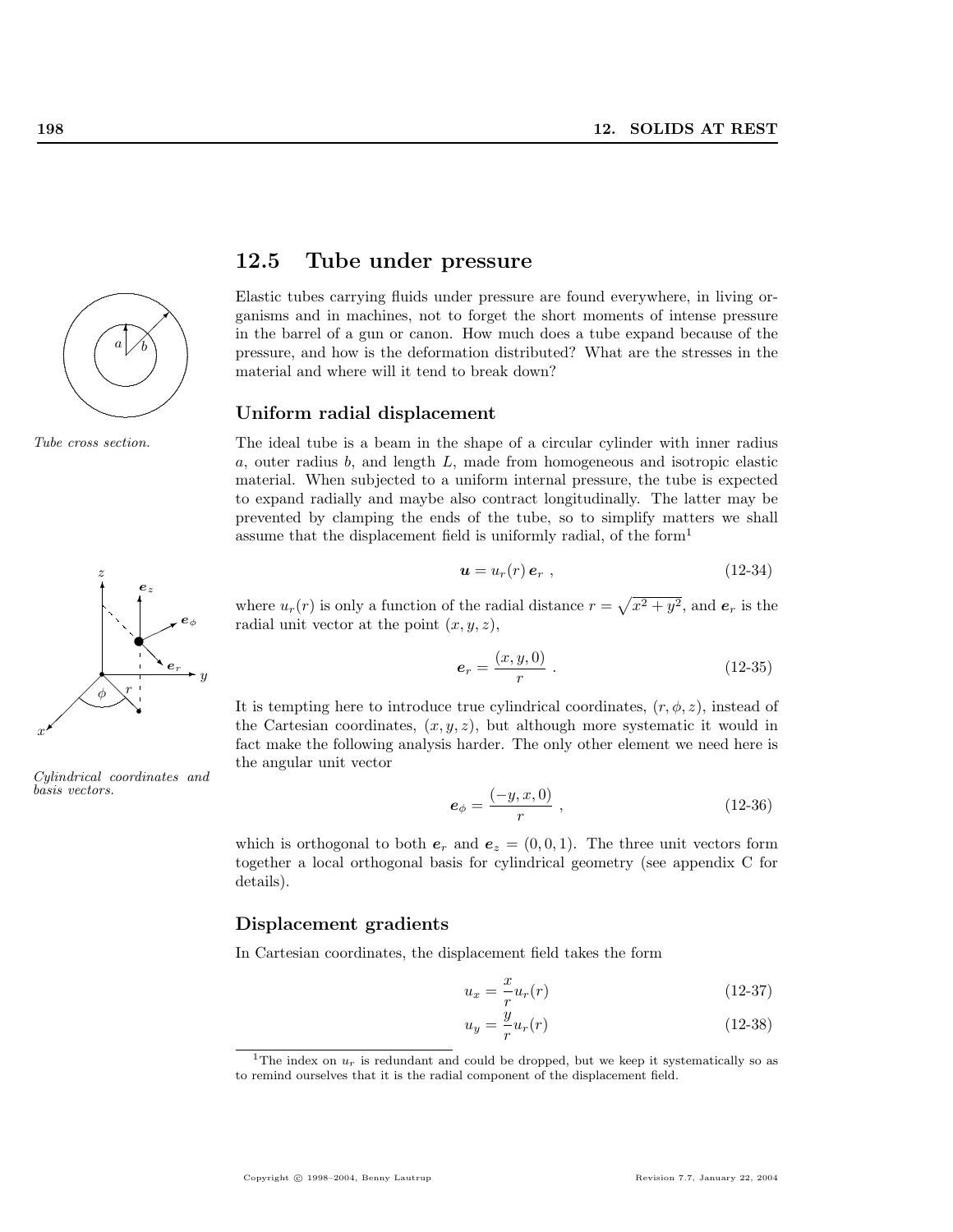It is then straightforward to calculate the non-vanishing displacement gradients

$$
\nabla_x u_x = \frac{x^2}{r} \frac{d}{dr} \left( \frac{u_r}{r} \right) + \frac{u_r}{r} = \frac{x^2}{r^2} \frac{du_r}{dr} + \frac{y^2}{r^2} \frac{u_r}{r} ,
$$
\n(12-39a)

$$
\nabla_y u_y = \frac{y^2}{r} \frac{d}{dr} \left( \frac{u_r}{r} \right) + \frac{u_r}{r} = \frac{y^2}{r^2} \frac{du_r}{dr} + \frac{x^2}{r^2} \frac{u_r}{r},
$$
(12-39b)

$$
\nabla_x u_y = \nabla_y u_x = \frac{xy}{r} \frac{d}{dr} \left( \frac{u_r}{r} \right) = \frac{xy}{r^2} \frac{du_r}{dr} - \frac{xy}{r^2} \frac{u_r}{r} , \qquad (12-39c)
$$

where we have also used that  $\partial r/\partial x = x/r$ , etc. Adding the two first equations we get, for example the divergence of the displacement field

$$
\nabla \cdot \boldsymbol{u} = \frac{du_r}{dr} + \frac{u_r}{r} = \frac{1}{r} \frac{d(ru_r)}{dr} , \qquad (12-40)
$$

where the last expression is convenient in the following.

## Equilibrium equation

Since  $\nabla r = e_r$ , it follows from the radial assumption (12-34) that the displacement field may be written as the gradient of another field

$$
\mathbf{u} = \nabla \psi(r) , \qquad \psi(r) = \int u_r(r) dr . \qquad (12-41)
$$

But then the gradient of its divergence becomes

$$
\nabla \nabla \cdot \mathbf{u} = \nabla \nabla^2 \psi = \nabla^2 \nabla \psi = \nabla^2 \mathbf{u} , \qquad (12-42)
$$

because the derivatives commute. The Navier-Cauchy equation (12-3) now takes the much simpler form

$$
(2\mu + \lambda)\nabla\nabla \cdot \mathbf{u} = -\mathbf{f} \tag{12-43}
$$

and using the expression (12-40) for the divergence, this becomes

$$
(2\mu + \lambda)e_r \frac{d}{dr} \left(\frac{1}{r} \frac{d(r u_r)}{dr}\right) = -f.
$$
 (12-44)

This shows that the body force density, if present, must also be radial,

$$
\mathbf{f} = f_r(r)\mathbf{e}_r \tag{12-45}
$$

and we finally arrive at the ordinary second order differential equation in  $r$ ,

$$
\left[ (\lambda + 2\mu) \frac{d}{dr} \left( \frac{1}{r} \frac{d(r u_r)}{dr} \right) = -f_r \right].
$$
 (12-46)

Given a radial body force, this equation may be integrated to yield the radial displacement.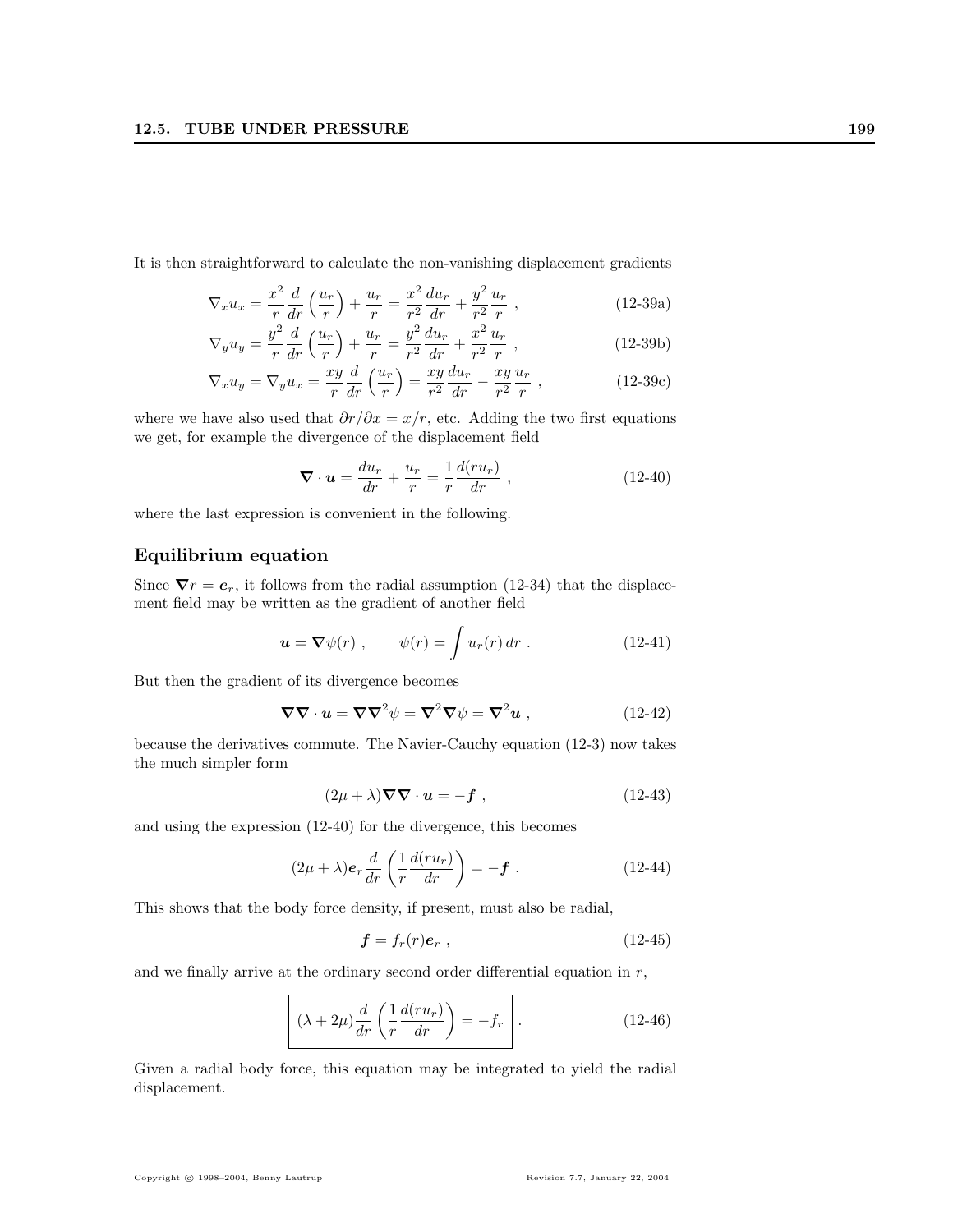#### General solution without body forces

In the simplest case,  $f_r = 0$ , and we find immediately

$$
\frac{1}{r}\frac{d(ru_r)}{dr} = 2A \t{,} \t(12-47)
$$

where  $A$  is a constant. Integrating once more we obtain

$$
u_r(r) = Ar + \frac{B}{r}, \qquad (12-48)
$$

where  $B$  is another constant. These constants will be determined by the boundary conditions to be imposed on the tube.

#### Strain and stress

Expressed in the tensor product notation (2-10), the displacement gradients (12- 39) may be compactly written

$$
\boldsymbol{\nabla} \boldsymbol{u} = \frac{d u_r}{d r} \boldsymbol{e}_r \boldsymbol{e}_r + \frac{u_r}{r} \boldsymbol{e}_\phi \boldsymbol{e}_\phi~.
$$

Since the right hand side is a symmetric matrix, it is identical to Cauchy's strain tensor, which accordingly has only two non-vanishing projections (in the sense of (10-22))

$$
u_{rr} = \frac{du_r}{dr} = A - \frac{B}{r^2} \,,\tag{12-49}
$$

$$
u_{\phi\phi} = \frac{u_r}{r} = A + \frac{B}{r^2} \,. \tag{12-50}
$$

Finally, the non-vanishing stress tensor components are found from Hooke's law (11-8) by projecting on the basis vectors

$$
\sigma_{rr} = 2\mu u_{rr} + \lambda (u_{rr} + u_{\phi\phi}) = 2A(\lambda + \mu) - \frac{2\mu B}{r^2} , \qquad (12-51a)
$$

$$
\sigma_{\phi\phi} = 2\mu u_{\phi\phi} + \lambda (u_{rr} + u_{\phi\phi}) = 2A(\lambda + \mu) + \frac{2\mu B}{r^2} , \qquad (12-51b)
$$

$$
\sigma_{zz} = \lambda (u_{rr} + u_{\phi\phi}) = 2A\lambda \tag{12-51c}
$$

Here we have used that the trace of the strain tensor is independent of the basis, There we have used that the trace of the strain tensor is independent of the basis, so that  $\sum_k u_{kk} = u_{xx} + u_{yy} = u_{rr} + u_{\phi\phi}$ . One should notice that a longitudinal stress,  $\sigma_{zz}$ , appears as a consequence of the fixed clamps on the ends of the cylinder.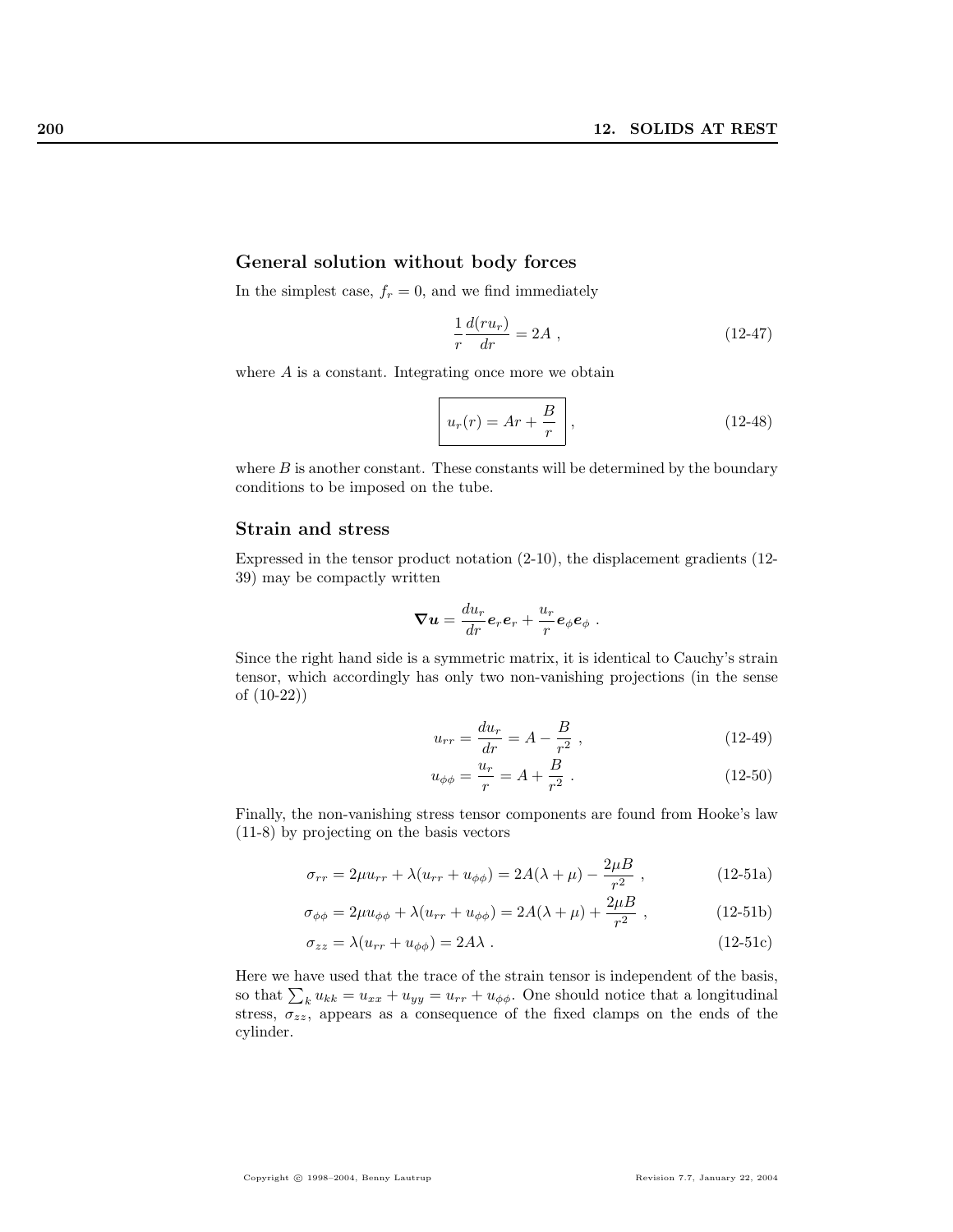#### Solution for the pressurized tube

The boundary conditions are  $\sigma_{rr} = -P$  at the inside surface  $r = a$  and  $\sigma_{rr} = 0$  at the outside surface  $r = b$ . The minus sign may be a bit surprising, but remember that the normal to the inside surface of the tube is in the direction of  $-e_r$ , so that the stress vector  $\sigma_{rr}(-e_r) = Pe_r$  points in the positive radial direction, as it should. Solving the boundary conditions for  $A$  and  $B$ ,

$$
2A(\lambda + \mu) - \frac{2\mu}{a^2} = -P
$$
 (12-52)

$$
2A(\lambda + \mu) - \frac{2\mu}{b^2} = 0
$$
 (12-53)

we find the integration constants

$$
A = \frac{1}{2(\lambda + \mu)} \frac{a^2}{b^2 - a^2} P = (1 + \nu)(1 - 2\nu) \frac{a^2}{b^2 - a^2} \frac{P}{E} ,
$$
 (12-54a)

$$
B = \frac{1}{2\mu} \frac{a^2 b^2}{b^2 - a^2} P = (1 + \nu) \frac{a^2 b^2}{b^2 - a^2} \frac{P}{E} ,
$$
 (12-54b)

where E is Young's modulus and  $\nu$  Poisson's ratio.

Displacement field: The displacement field becomes

$$
u_r(r) = (1+\nu)\frac{a^2}{b^2 - a^2} \left( (1-2\nu)r + \frac{b^2}{r} \right) \frac{P}{E} .
$$
 (12-55)

Since  $\nu \leq 1/2$ , it is always positive and monotonically decreasing. It reaches its maximum at the inner surface,  $r = a$ , confirming the intuition that the pressure in the tube should push the innermost material farthest away from its original position.

Strain tensor: The non-vanishing strain tensor components become

$$
u_{rr} = (1+\nu)\frac{a^2}{b^2 - a^2} \left(1 - 2\nu - \frac{b^2}{r^2}\right) \frac{P}{E} ,
$$
 (12-56a)

$$
u_{\phi\phi} = (1+\nu)\frac{a^2}{b^2 - a^2} \left(1 - 2\nu + \frac{b^2}{r^2}\right)\frac{P}{E},
$$
 (12-56b)

For normal materials with  $0 < \nu \leq 1/2$ , the radial strain  $u_{rr}$  is negative, corresponding to a compression of the material, whereas the tangential strain  $u_{\phi\phi}$  is always positive, corresponding to an extension. There is no longitudinal strain because of the clamping of the ends of the tube.

The scale of the strain is again set by the ratio  $P/E$ . For normal materials under normal pressures, for example an iron pipe with  $E \approx 1$  Mbar subject to a water pressure of a few bars, the strain is only of the order of parts per million, whereas

✻  $\rightarrow$ strain r .  $\overline{\phantom{a}}$ . .<br>.<br>.  $u_{\phi\phi}$  $u_{r}$  $a$  b

Sketch of strain components in the tube.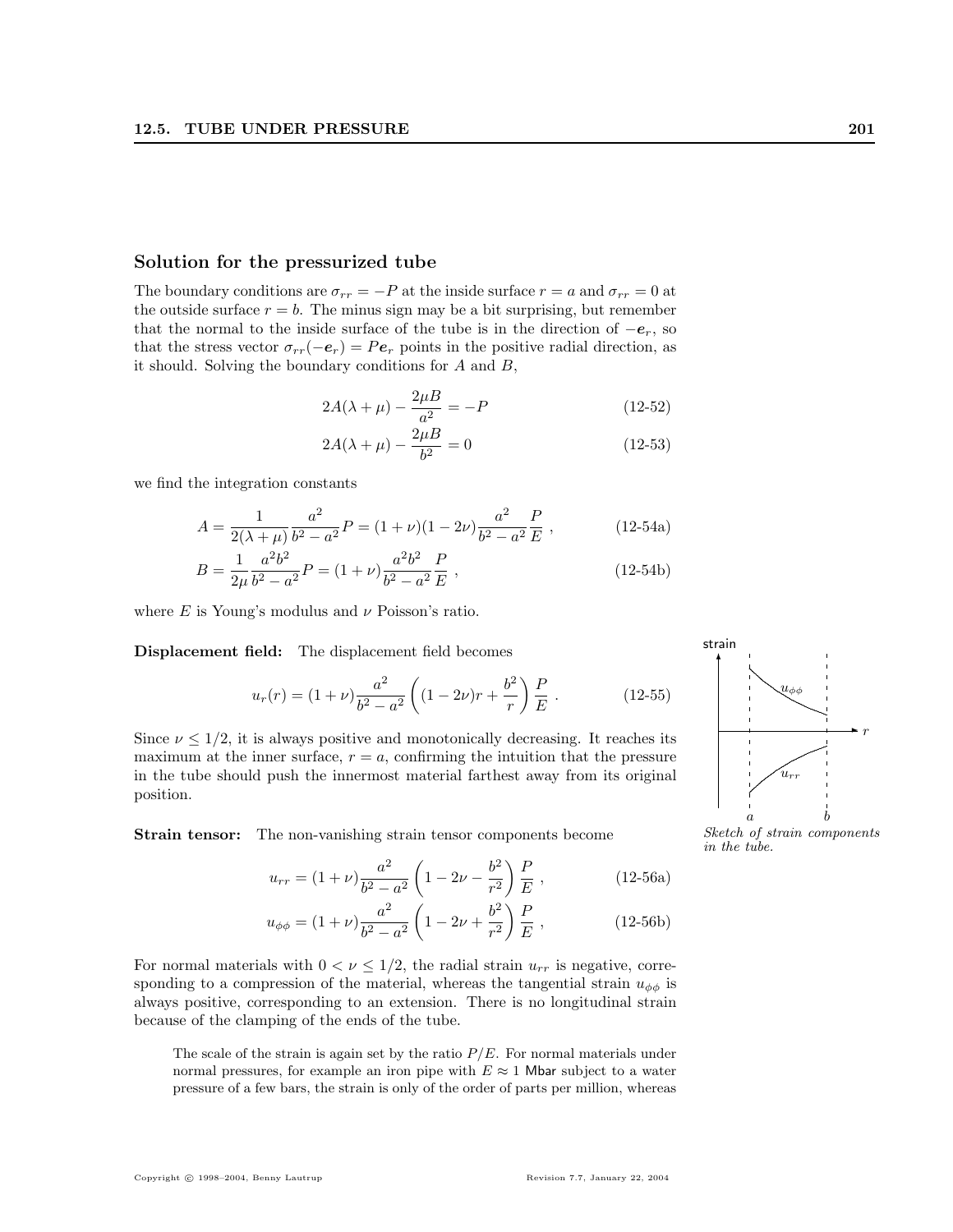the strains in the walls of your garden hose or the arteries in your body are much larger. When the walls become thin, *i.e.* for  $d = b - a \ll a$ , the strains grow stronger because of the denominator  $b^2 - a^2 \approx 2da$ , and actually diverge towards infinity in the limit. This is in complete agreement with the feeling that a tube needs a certain thickness of its walls in order to withstand the inside pressure.

Stress tensor: The non-vanishing stress tensor components become

$$
\sigma_{rr} = -\frac{a^2}{b^2 - a^2} \left(\frac{b^2}{r^2} - 1\right) P \,, \tag{12-57a}
$$

$$
\sigma_{\phi\phi} = \frac{a^2}{b^2 - a^2} \left(\frac{b^2}{r^2} + 1\right) P , \qquad (12-57b)
$$

$$
\sigma_{zz} = 2\nu \frac{a^2}{b^2 - a^2} P \ . \tag{12-57c}
$$

Notice that the transversal stresses,  $\sigma_{rr}$  and  $\sigma_{\phi\phi}$ , are independent of the material properties of the tube, E and  $\nu$ , and that the longitudinal stress,  $\sigma_{zz}$ , only depends on Poisson's ratio, ν.

**Pressure:** The radial pressure,  $p_r = -\sigma_{rr}$  can never become larger than P, because we may write

$$
\frac{p_r}{P} = \frac{b^2 - r^2}{b^2 - a^2} \frac{a^2}{r^2} \,,\tag{12-58}
$$

which is the product of two factors, both smaller than unity for  $a < r < b$ . The tangential pressure  $p_{\phi} = -\sigma_{\phi\phi}$  and the longitudinal pressure  $p_z = -\sigma_{zz}$  are both negative (tensions), and can become large for thin-walled tubes. The average pressure

$$
p = \frac{1}{3}(p_r + p_\phi + p_z) = -\frac{2}{3}(1+\nu)\frac{a^2}{b^2 - a^2}P\tag{12-59}
$$

is also negative and like the longitudinal pressure constant everywhere in the material. Notice that the average pressure is not continuous with the pressure outside the tube. This confirms the suspicion voiced on page 146 that the average pressure may behave differently in a solid with shear stresses than the pressure in a fluid at rest, which has to be continuous at the boundaries.

Blowup: A tube under pressure develops cracks and eventually blows up if the material is extended beyond a certain limit. Compression doesn't matter, except for enormous pressures. The point where the tube breaks is primarily determined by the point of maximal tension. As we have seen, this occurs at the inside of the tube for  $r = a$  in the tangential direction. A crack will develop where the material has a small weakness, and then the tube blows up from the inside!

![](_page_15_Figure_13.jpeg)

Sketch of stress components<br>in the tube.

stress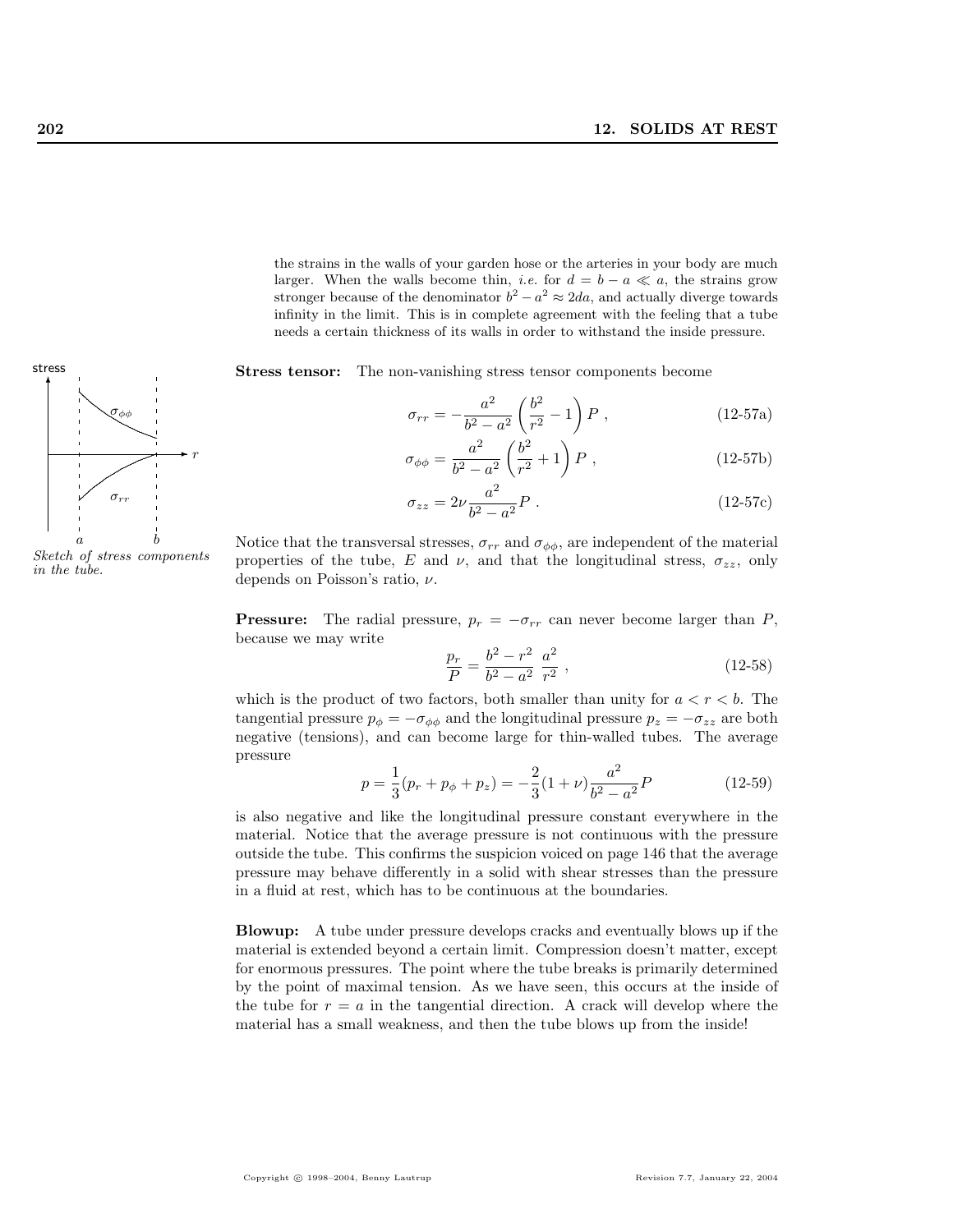#### Unclamped tube

The constancy of the longitudinal tension (12-57c) permits us to solve the case of an unclamped tube by superposing the above solution with the displacement field for uniform stretching (11-24). In the cylindrical basis the field of uniform stretching becomes (after interchanging  $x$  and  $z$ )

$$
u_r = -\nu r \frac{Q}{E} , \qquad u_z = z \frac{Q}{E} , \qquad (12-60)
$$

where  $Q$  is the tension applied to the ends. Choosing  $Q$  equal to the longitudinal tension (12-57c) in the clamped tube,

$$
Q = 2\nu \frac{a^2}{b^2 - a^2} P , \qquad (12-61)
$$

and subtracting the stretching field from the clamped tube field (12-55), we get for the unclamped tube

$$
u_r = \frac{a^2}{b^2 - a^2} \left( (1 - \nu)r + (1 + \nu)\frac{b^2}{r} \right) \frac{P}{E} ,
$$
 (12-62a)

$$
u_z = -2\nu \frac{a^2}{b^2 - a^2} z \frac{P}{E} \,. \tag{12-62b}
$$

The strains are likewise obtained from the clamped strains (12-56a) by subtracting the strains for uniform stretching, and we get

$$
u_{rr} = \frac{a^2}{b^2 - a^2} \left( 1 - \nu - (1 + \nu) \frac{b^2}{r^2} \right) \frac{P}{E} ,
$$
 (12-63a)

$$
u_{\phi\phi} = \frac{a^2}{b^2 - a^2} \left( 1 - \nu + (1 + \nu) \frac{b^2}{r^2} \right) \frac{P}{E} ,
$$
 (12-63b)

$$
u_{zz} = -2\nu \frac{a^2}{b^2 - a^2} \frac{P}{E} \,. \tag{12-63c}
$$

The radial and tangential stresses are the same as before and given by (12-57), except for the longitudinal stress which now vanishes,  $\sigma_{zz} = 0$ .

#### Thin wall approximation

Most tubes have thin walls relative to their radius. Let us introduce the wall thickness,  $d = b - a$ , and the radial distance,  $s = r - a$ , from the inner wall. In the thin-wall approximation, these quantities are small compared to  $a$ , and we obtain the following expressions to leading order for the unclamped tube.

The radial displacement field is constant in the material whereas the longitudinal one is linear in  $z$ ,

$$
u_r \approx a \frac{a}{d} \frac{P}{E} , \qquad u_z \approx -z\nu \frac{a}{d} \frac{P}{E} . \tag{12-64}
$$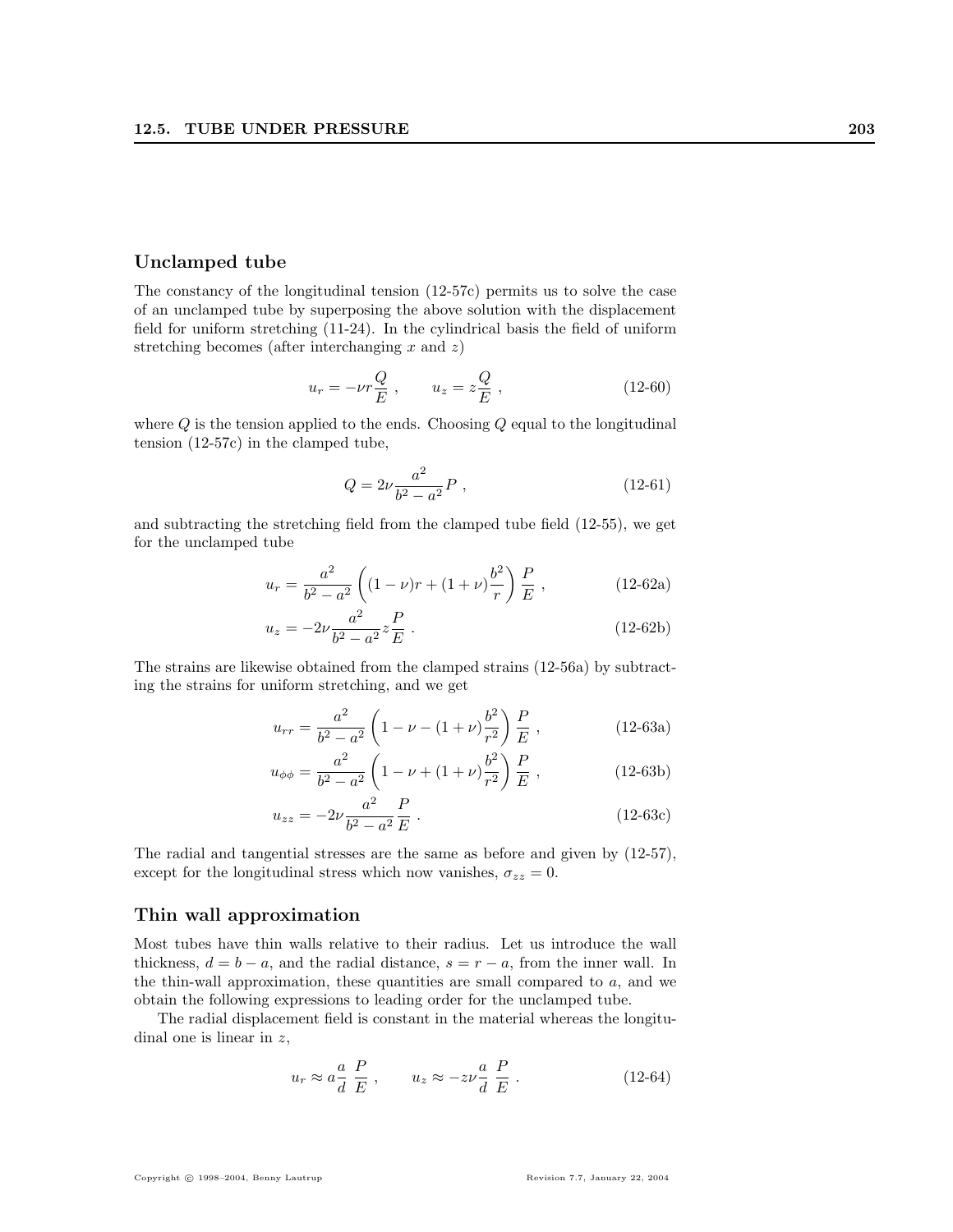The corresponding strains become

$$
u_{rr} \approx -\nu \frac{a}{d} \frac{P}{E} , \qquad u_{\phi\phi} \approx \frac{a}{d} \frac{P}{E} , \qquad u_{zz} \approx -2\nu \frac{a}{d} \frac{P}{E} . \tag{12-65a}
$$

The strains all diverge for  $d \to 0$ , and the condition for small strains is now  $P/E \ll d/a$ . The ratio  $a/d$  amplifies the strains beyond naive estimates. Finally, we get the non-vanishing stresses

$$
\sigma_{rr} \approx -\left(1 - \frac{s}{d}\right)P\,,\tag{12-66a}
$$

$$
\sigma_{\phi\phi} \approx \frac{a}{d} \; P \; . \tag{12-66b}
$$

The radial pressure  $p_r = -\sigma_{rr}$  varies between 0 and P as it should when s ranges from 0 to  $d$ . It is always positive and of order  $P$ , whereas the tangential tension  $p_{\phi} = -\sigma_{\phi\phi}$  diverges for  $d \to 0$ . Blowups always happen because the tangential tension becomes excessive.

# ∗ 12.6 Elastic spherical shell

Elastic spheres are as interesting technologically as elastic tubes, from ballbearings to deep-sea exploration. A spherically shaped vessel withstands external pressure better than any other shape. Nevertheless, in films of submarines going too deep, you see the rivets beginning to pop on the inside of the vessel. Why is that?

### Uniform radial displacement

In this case we shall imagine that a homogeneous, isotropic spherical shell with inner radius  $a$  and outer radius  $b$  is submitted to a constant pressure  $P$  from the outside. The displacement field must for symmetry reasons be radial

$$
\boldsymbol{u}(\boldsymbol{x}) = u_r(r)\boldsymbol{e}_r \tag{12-67}
$$

where  $e_r = x/r$  is the radial unit vector and  $r =$ p  $x^2 + y^2 + z^2$  is the radial distance.

As for the pressurized tube, it is not necessary to introduce polar coordinates as such, but it is useful in addition to  $e_r$  to introduce a tangential unit vector  $e_t$  which is orthogonal to  $e_r$ . On a sphere all directions orthogonal to the radius vector are equivalent, so we do not have to specify which of the two angular basis vectors it is. It may in fact be any linear combination of them.

#### Equilibrium equation

Exactly as for the pressurized tube, we may use the spherical form to write the displacement field as a gradient, so that  $\nabla^2 u = \nabla \nabla \cdot u$ . The divergence is,

![](_page_17_Figure_16.jpeg)

Spherical coordinates and their basis vectors. The general tangential unit vector is called  $e_t$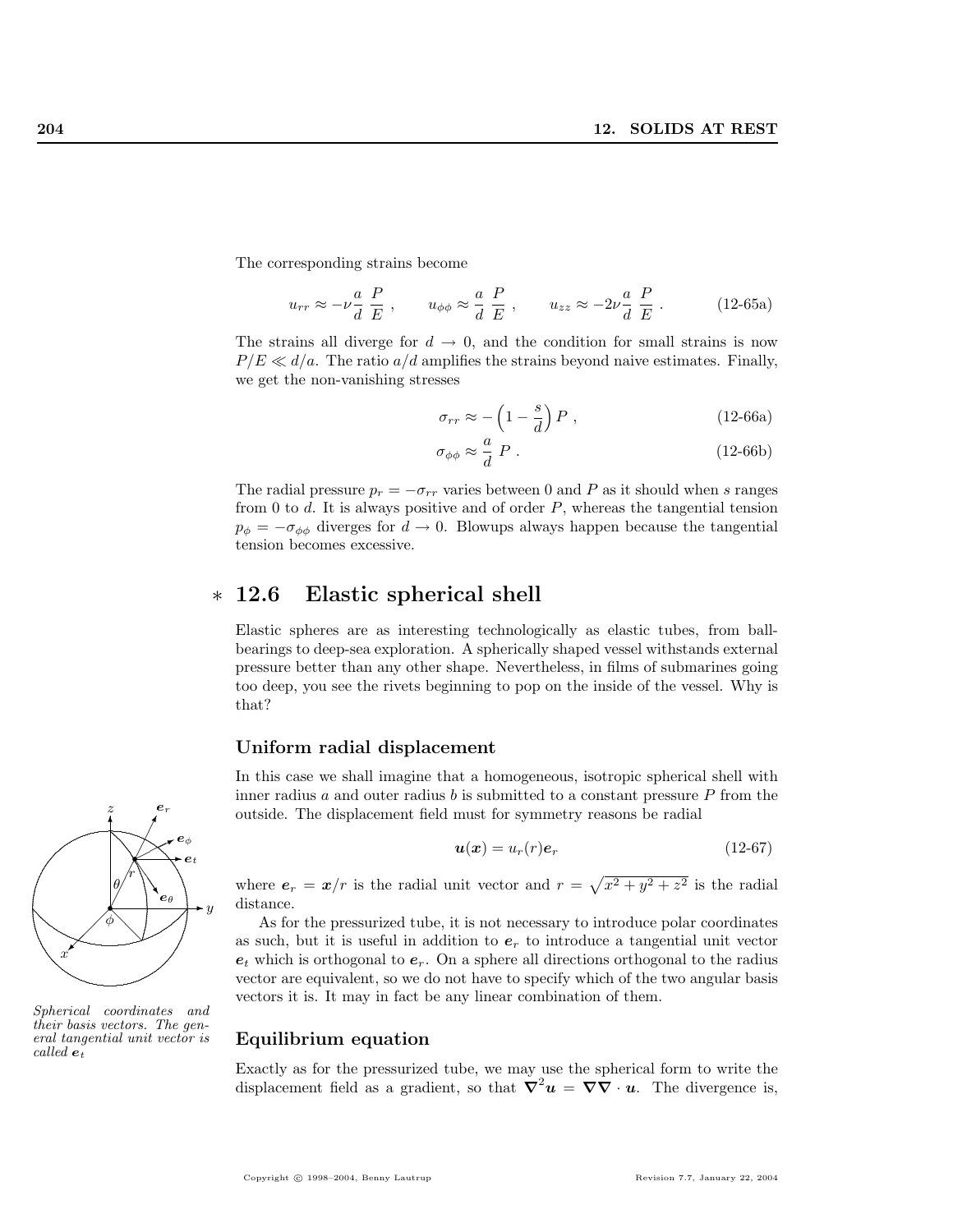however, different, and we find

$$
\nabla \cdot \mathbf{u} = \nabla_x \left( x \frac{u_r}{r} \right) + \nabla_y \left( y \frac{u_r}{r} \right) + \nabla_z \left( z \frac{u_r}{r} \right)
$$
  
=  $r \frac{d}{dr} \left( \frac{u_r}{r} \right) + 3 \frac{u_r}{r} = \frac{du_r}{dr} + 2 \frac{u_r}{r}$   
=  $\frac{1}{r^2} \frac{d(r^2 u_r)}{dr}$ .

The Navier-Cauchy equation (12-3) now takes the form

$$
(\lambda + 2\mu)\frac{d}{dr}\left(\frac{1}{r^2}\frac{d(r^2u_r)}{dr}\right) = -f_r\Bigg\},\qquad(12-68)
$$

where  $f_r$  is the necessarily radial body force.

The most general solution to this equation for  $f_r = 0$  is

$$
u_r = Ar + \frac{B}{r^2} \tag{12-69}
$$

where  $A$  and  $B$  are integration constants to be determined by the boundary conditions.

### Strains and stresses

The non-vanishing strain gradients are calculated using tensor notation for  $u_i =$  $x_i u_r/r$ , and we find

$$
\nabla_j u_i = \frac{x_i x_j}{r} \frac{d}{dr} \left( \frac{u_r}{r} \right) + \delta_{ij} \frac{u_r}{r} = \frac{x_i x_j}{r^2} \left( \frac{d u_r}{dr} - \frac{u_r}{r} \right) + \delta_{ij} \frac{u_r}{r} .
$$

By means of the tensor product (2-10) this may be written compactly in the form

$$
\nabla u = \left(\frac{du_r}{dr} - \frac{u_r}{r}\right) e_r e_r + \frac{u_r}{r} \mathbf{1} \ . \tag{12-70}
$$

Due to the symmetry of the right hand side, this is also the strain tensor, and projecting from both sides with  $e_r$  and  $e_t$ , we obtain

$$
u_{rr} = \frac{du_r}{dr} = A - 2\frac{B}{r^3} , \qquad u_{tt} = \frac{u_r}{r} = A + \frac{B}{r^3}
$$
 (12-71)

The corresponding stresses are obtained from (11-8) by projection from both sides

$$
\sigma_{rr} = 2\mu u_{rr} + \lambda \nabla \cdot \mathbf{u} = (2\mu + 3\lambda)A - 4\mu \frac{B}{r^3}
$$
 (12-72a)

$$
\sigma_{tt} = 2\mu u_{tt} + \lambda \nabla \cdot \mathbf{u} = (2\mu + 3\lambda)A + 2\mu \frac{B}{r^3}
$$
 (12-72b)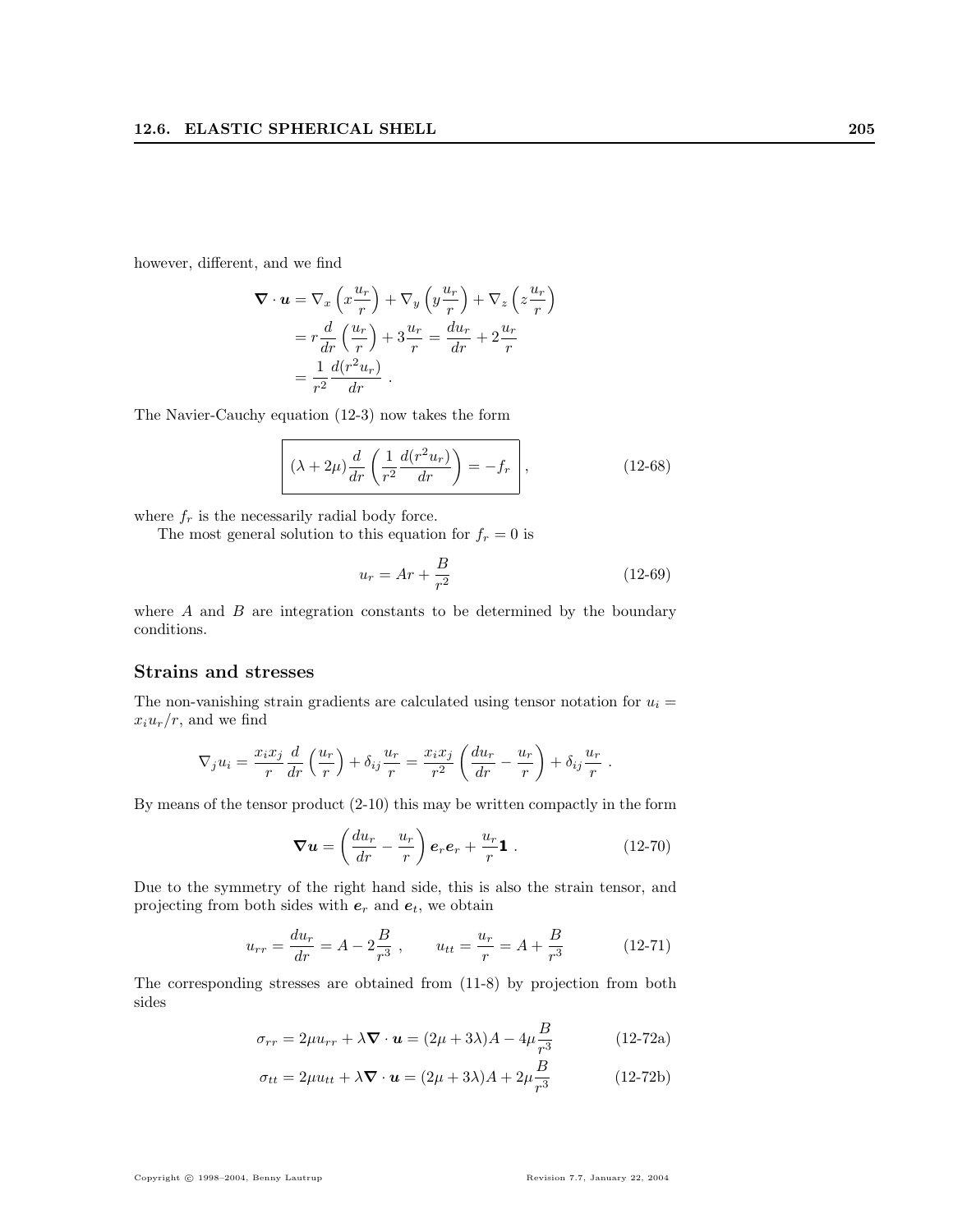Finally, the constants are determined from  $\sigma_{rr}(a) = 0$  and  $\sigma_{rr}(b) = -P$ , and we get

$$
A = -\frac{P}{2\mu + 3\lambda} \frac{b^3}{b^3 - a^3} , \qquad B = -\frac{P}{4\mu} \frac{a^3 b^3}{b^3 - a^3} .
$$
 (12-73)

The displacement field becomes

$$
u_r = -\frac{b^3}{b^3 - a^3} \left( (1 - 2\nu)r + \frac{1}{2}(1 + \nu)\frac{a^3}{r^2} \right) \frac{P}{E} ,
$$
 (12-74)

where E is Young's modulus and  $\nu$  Poisson's ratio. The radial and tangential strains now follow

$$
u_{rr} = -\frac{b^3}{b^3 - a^3} \left( 1 - 2\nu - (1 + \nu) \frac{a^3}{r^3} \right) \frac{P}{E} ,
$$
 (12-75a)

$$
u_{tt} = -\frac{b^3}{b^3 - a^3} \left( 1 - 2\nu + \frac{1}{2} (1 + \nu) \frac{a^3}{r^3} \right) \frac{P}{E} . \tag{12-75b}
$$

A positive external pressure will always compress the material in the tangential directions. In the radial direction the material is always expanded at the inside for  $r = a$ , although it may or may not turn into a compression further out, depending on the precise value of  $\nu$  and the ratio  $b/a$ .

The shell always becomes thicker when it is compressed, because

$$
u_r(b) - u_r(a) = \frac{1}{2}(1+\nu)\frac{ab(a+b)}{a^2 + ab + b^2}\frac{P}{E}
$$
 (12-76)

is positive. This is presumably why you are shown rivets jumping out of the hull in films of submarines going too deep. The harder rivets are literally being pulled out by the thickening of the wall caused by compression. A similar result holds for a cylindrical submarine (problem 12.5).

The stresses become

$$
\sigma_{rr} = -\frac{b^3}{b^3 - a^3} \left( 1 - \frac{a^3}{r^3} \right) P , \qquad (12-77a)
$$

$$
\sigma_{tt} = -\frac{b^3}{b^3 - a^3} \left( 1 + \frac{1}{2} \frac{a^3}{r^3} \right) P , \qquad (12-77b)
$$

and are completely independent of the properties of the material. Both of these correspond to positive pressures, in spite of the radial expansion at the inside.

#### Thin shell

In the special case of a thin shell with thickness  $d = b - a \ll a$  we find the strain tensor components

$$
u_{rr} = \nu \frac{a}{d} \frac{P}{E} \t{12-78a}
$$

$$
u_{tt} = -\frac{1}{2}(1-\nu)\frac{a}{d}\frac{P}{E}, \qquad (12-78b)
$$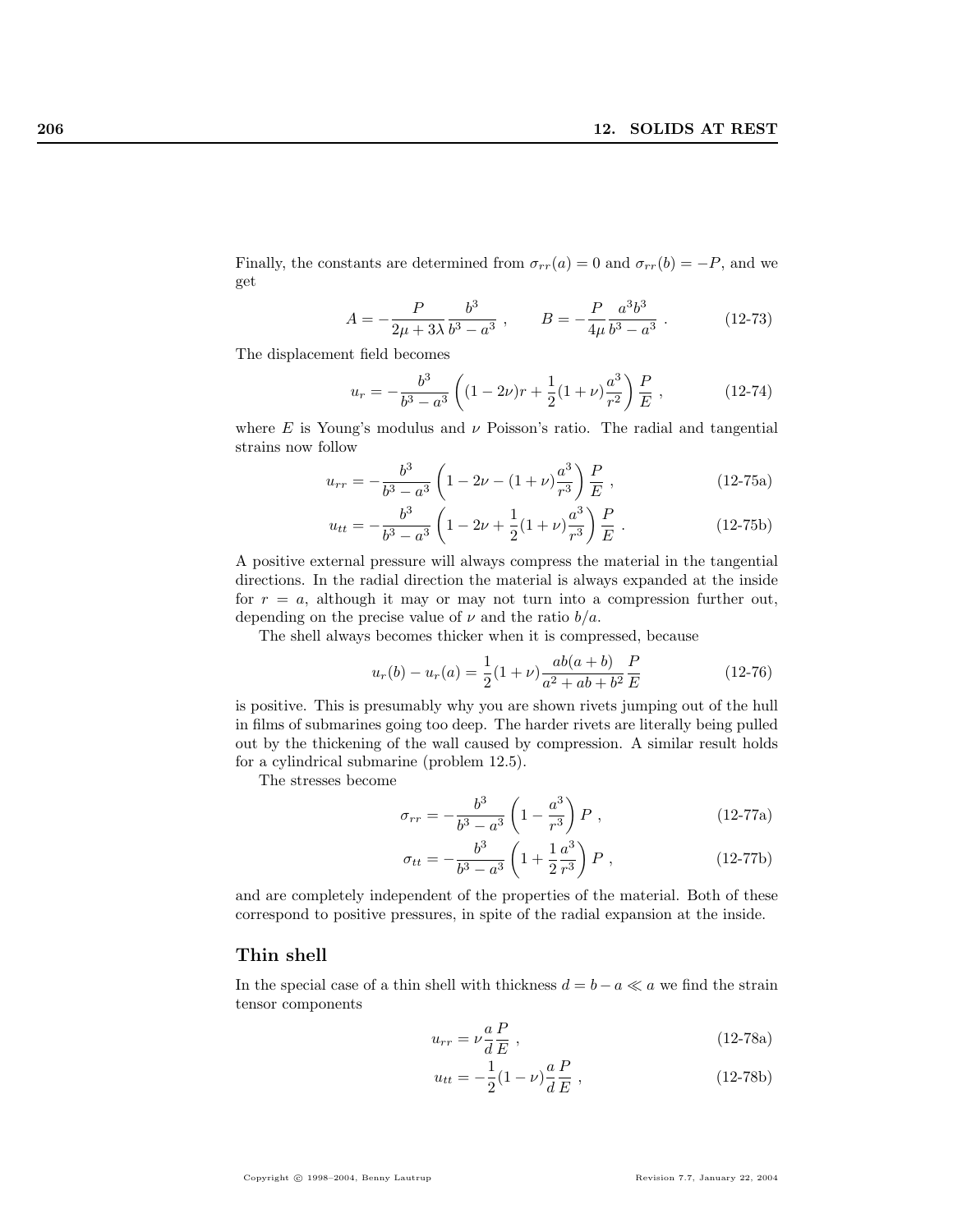which also shows that there is radial expansion and tangential compression for  $\nu>0.$  The stresses become with  $s=r-a$ 

$$
\sigma_{rr} = -\frac{s}{d} \ P \tag{12-79a}
$$

$$
\sigma_{tt} = -\frac{a}{2d}P\tag{12-79b}
$$

As for the elastic tube, the tangential compression diverges for  $d \to 0$ . Long before that, the spherical shell will probably buckle.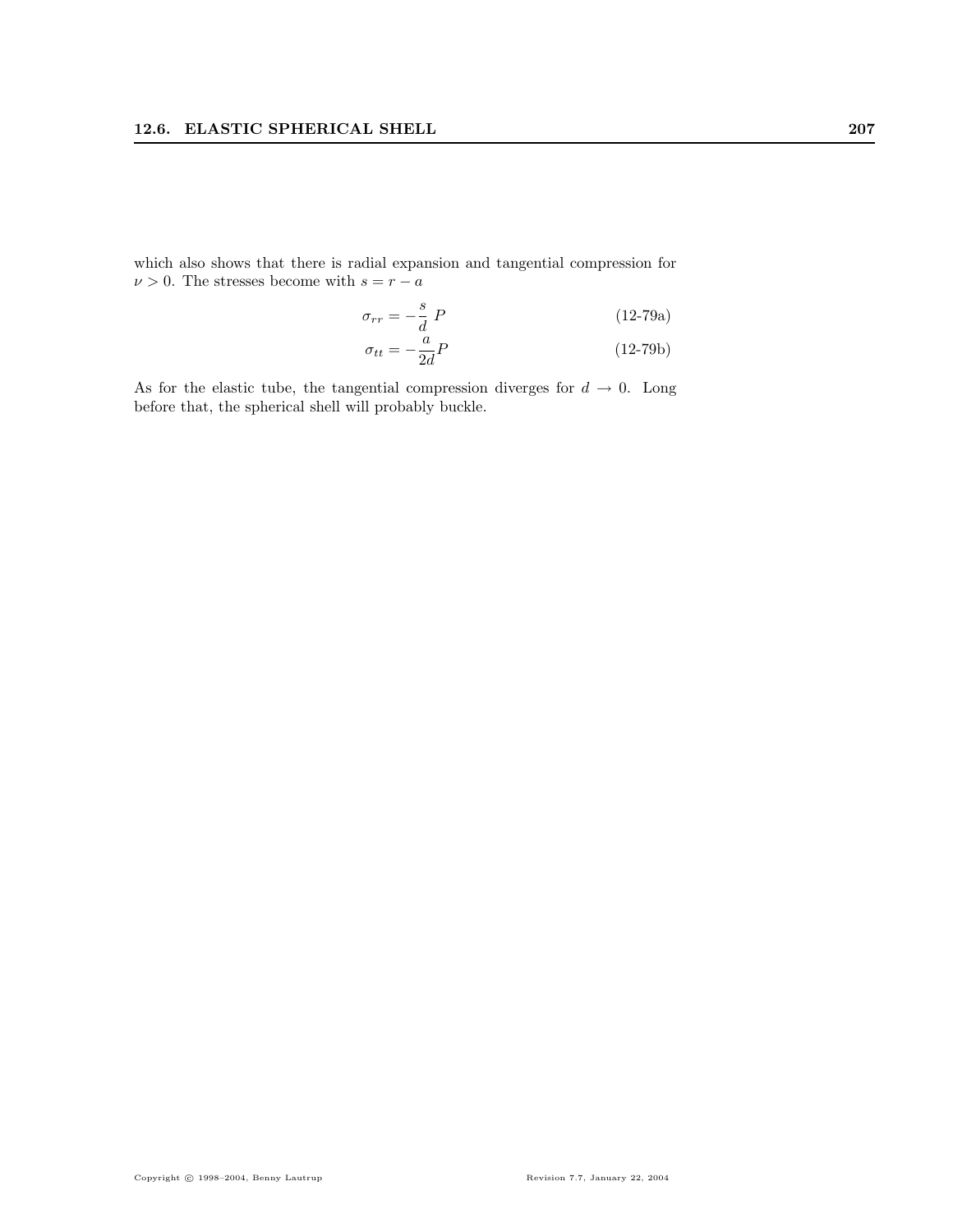# Problems

12.1 Show that Navier's equation of equilibrium may be written as

$$
\nabla^2 \boldsymbol{u} + \frac{1}{1 - 2\nu} \nabla \nabla \cdot \boldsymbol{u} = -\frac{1}{\mu} \boldsymbol{f} \tag{12-80}
$$

where  $\nu$  is Poisson's ratio.

12.2 A 100 m tall skyscraper covering an area of 10,000  $m<sup>2</sup>$  is supported by 10 steel pillars, each 10 m tall and 1  $m<sup>2</sup>$  in cross section. Assuming that the average density of the building is the same as that of water, calculate the deformation of the steel in the pillars.

12.3 A certain gun has a steel barrel of length of 1 m, a bore diameter of 1 cm, and a muzzle velocity of  $1 \text{ km/s}$ . The expansion of the gases left by the explosion is assumed to be adiabatic with index  $\gamma = 7/5$ . a) Determine the motion of a bullet of mass  $m = 5$  g through the barrel starting at rest, when the gases originally are contained in a volume of length 1 cm. b) Calculate the pressure just after the explosion and when the bullet leaves the muzzle. c) Calculate the initial and final temperatures, assuming the ideal gas law. d) Calculate the strains in the steel on the inside of the barrel with thickness  $b - a = 5$  mm.

12.4 Show that the most general solution to the uniform shear-free bending of a beam is

$$
u_x = a_x - \phi_z y + \phi_y z - \alpha \nu x + \frac{1}{2} \beta_x (z^2 - \nu (x^2 - y^2)) - \beta_y \nu xy , \qquad (12-81a)
$$

$$
u_y = a_y + \phi_z x - \phi_x z - \alpha \nu y + \frac{1}{2} \beta_y (z^2 - \nu (y^2 - x^2)) - \beta_x \nu xy , \qquad (12-81b)
$$

$$
u_z = a_z - \phi_y x + \phi_x y + \alpha z - \beta_x xz - \beta_y yz , \qquad (12-81c)
$$

and interpret the coefficients.

12.5 Calculate the displacement, strain and stress for an evacuated tube with fixed ends subject to an external pressure P.

12.6 A massive cylindrical body with radius a and constant density  $\rho_0$  rotates around its axis with constant angular frequency  $\Omega$ . a) Find the centrifugal force density in cylindrical coordinates rotating with the cylinder. b) Calculate the displacement for the case where the ends of the cylinder are clamped to prevent change in length and the sides of the cylinder are free. c) Show that the tangential strain always corresponds to an expansion, whereas the radial strain corresponds to an expansion close to the center and a compression close to the rim. Find the point, where the radial strain vanishes. d) Where will the breakdown happen.

∗ 12.7 Analyze the symmetry arguments that lead to a radial displacement field for the cylindrical tube, in particular the role played by mirror symmetry.